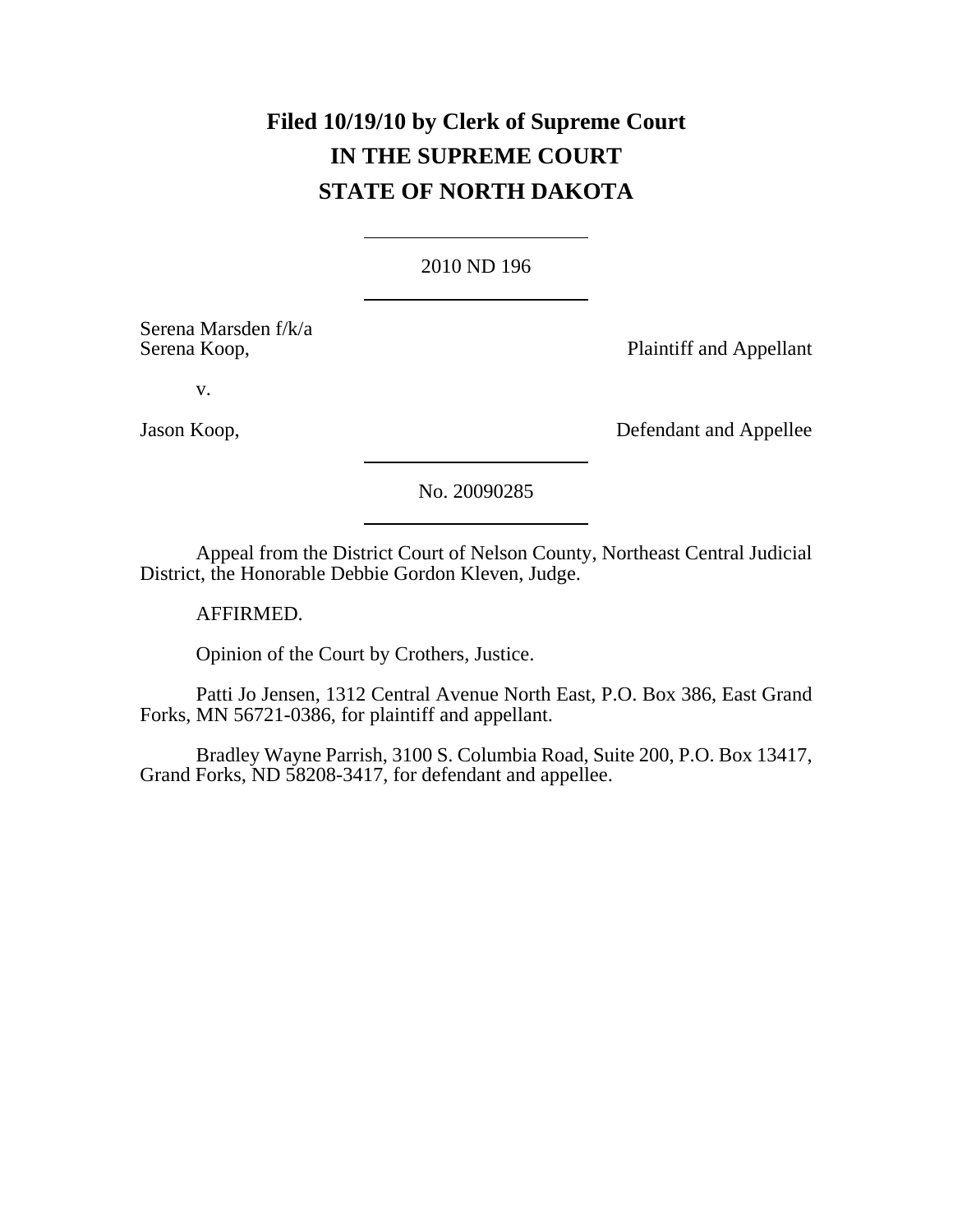## **Marsden v. Koop No. 20090285**

## **Crothers, Justice.**

[¶1] Serena Marsden, formerly known as Serena Koop, appeals a district court judgment awarding primary residential responsibility of the parties' minor children to Jason Koop and dividing the marital property.**<sup>1</sup>** We affirm.

I

[¶2] Serena Marsden and Jason Koop were married on June 10, 2000, and have two children together: A.J.K. was born in 2003, and A.S.K. was born in 2006. Marsden and Koop had marital difficulties and started marital counseling in May 2008. Marsden met Chris Norquay in June 2008 and began a relationship with him in June or July 2008. Marsden gave birth to G.W.N. in 2009. Chris Norquay is G.W.N.'s father. All the children are enrolled with the Canadian Indian Affairs as members of the Fairford First Nations in Manitoba, Canada.

[¶3] Marsden is a Canadian citizen and a United States resident. She is employed as a child protection worker for Grand Forks County Social Services. Koop is a United States citizen and is employed as a machinist for Northern Valley Machines in East Grand Forks, Minnesota. In August 2008, Marsden filed for divorce from Koop, and Koop moved out of the marital home. During the separation, the children resided with Marsden in the marital home, and Koop had parenting time with his children.

[¶4] The case was tried on July 29, 2009. At trial, evidence and testimony revealed that in 2003, Marsden inherited a one-third interest in a home and a business in Winnipeg, Manitoba, Canada, after the death of her father. Marsden has two siblings. Marsden and her brother bought their sister's interest in the home with their inheritance money.

<sup>&</sup>lt;sup>1</sup>The legislature amended N.D.C.C. ch. 14-09 during the 2009 session. Effective August 1, 2009, "custody" and "visitation" are called "primary residential responsibility" and "parenting time." 2009 N.D. Sess. Laws ch. 149, § 4. When appropriate, this decision uses terminology of the amended statutes even though this case was filed and tried while the prior version of law was in effect.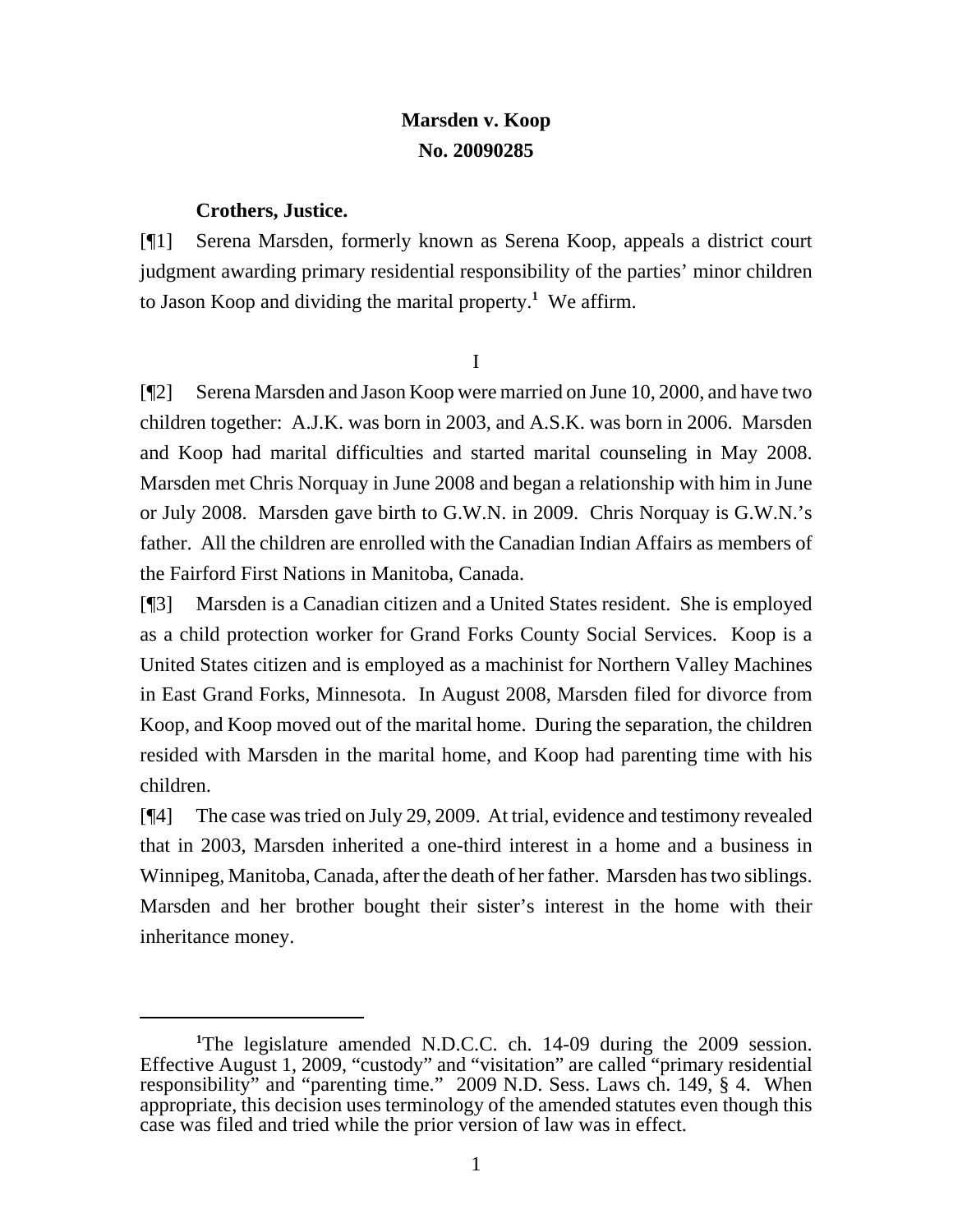[¶5] Koop testified that he received a \$8,000 loan from his father and that he spent \$5,000 of it on attorney's fees. He testified the remaining \$3,000 was used for living expenses. He included the \$8,000 loan under his property and debt listing. He also testified that he does not have a payment schedule or a written agreement for the repayment of the loan, but that he and his father have a mutual understanding.

[¶6] On August 3, 2009, the district court issued its findings of fact, conclusions of law, order for judgment, and judgment, granting the divorce, finding Koop was not G.W.N.'s father and awarding Marsden her maiden name. The court issued additional findings of fact, conclusions of law, and order for an amended judgment on September 23, 2009. The amended judgment was filed on October 26, 2009. The court awarded primary residential responsibility of A.J.K. and A.S.K. to Koop with parenting time to Marsden and provided that the parties share decision-making responsibility. Marsden was ordered to pay child support to Koop. The district court divided the property, giving Koop the marital home in Grand Forks and Marsden the property in Winnipeg. It awarded Marsden the interest in her deceased father's business, a United States checking account, and a Canadian savings account, subject to a payment of \$18,500 to Koop to equalize the property and debt distribution. The court ordered each party to be responsible for his or her own attorney's fees.

[¶7] Marsden appeals, arguing the district court clearly erred by (1) awarding primary residential responsibility of the children to Koop; (2) including the \$8,000 loan Koop received from his father as a marital debt; and (3) including the home and business interest Marsden inherited in the marital estate.

## II

[¶8] "An award of [primary residential responsibility] is a finding of fact which this Court will not disturb unless it is clearly erroneous." McAllister v. McAllister, 2010 ND 40, ¶ 13, 779 N.W.2d 652 (quoting Interest of D.P.O., 2003 ND 127, ¶ 6, 667 N.W.2d 590). "Under N.D.R.Civ.P. 52(a), a finding of fact is clearly erroneous only if it is induced by an erroneous view of the law or, although there is some evidence to support it, on the entire record we are left with a definite and firm conviction a mistake has been made." McAllister, at ¶ 13 (quotation omitted). This Court has explained the standard of review in a primary residential responsibility determination:

"Under the clearly erroneous standard of review, we do not reweigh the evidence or reassess the credibility of the witnesses, and we will not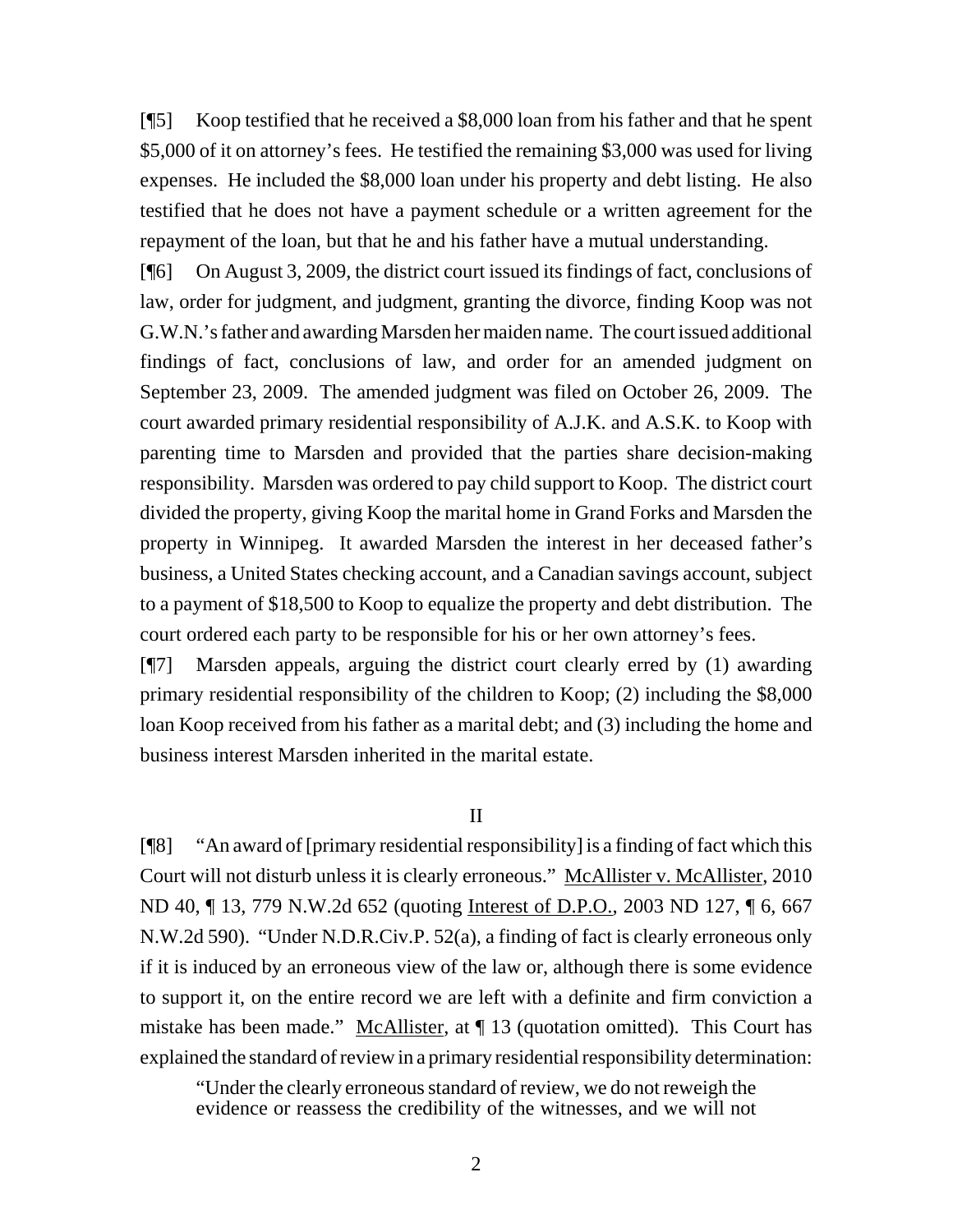retry a custody case or substitute our judgment for a district court's initial custody decision merely because we might have reached a different result. This is particularly relevant for custody decisions involving two fit parents.

"A district court cannot delegate to a[n] . . . independent investigator its authority to award custody to the parent who will promote the best interests and welfare of the child. The district court has discretion to determine what weight to assign to the custody investigator's conclusions. The district court does not have to, nor should it, regard a custody investigator's recommendation as conclusive."

Heinle v. Heinle, 2010 ND 5, ¶¶ 6-7, 777 N.W.2d 590 (quotations and citations omitted). The district court cannot arbitrarily disregard the custody investigator's report and testimony. McAdams v. McAdams, 530 N.W.2d 647, 650 (N.D. 1995). [¶9] An initial custody determination requires that the district court award primary residential responsibility of children to the parent who will better promote the best interests and welfare of the children. See Klein v. Larson, 2006 ND 236, ¶ 7, 724 N.W.2d 565. In determining the best interests of the children, the court must consider all of the relevant factors in N.D.C.C. § 14-09-06.2(1). Bernhardt v. Harrington, 2009 ND 189, ¶ 6, 775 N.W.2d 682.

[ $[$ [10] The district court found factors (a), (b), (c), (g), (h), (i), (j), (k), and (l) favored neither parent, no factor favored Marsden, and factors (d), (f), and (m) favored Koop. The court did not specifically include statutory factor (e) in its analysis and alphabetically designated the remaining factors so that its factors (e) through (l) correspond with the statutory factors (f) through (m). Where necessary for us to refer to the statutory factors, we use the correct alphabetical designations.

## III

[¶11] Marsden argues the district court clearly erred in its analysis of the best interest factors by arbitrarily disregarding the custody investigator's testimony and report, failing to give appropriate weight to her primary residential responsibility of the children since August 2008, failing to consider the children's cultural background, erroneously separating the half-siblings, failing to consider the best interests of the children under the factors and making findings not supported by or contrary to the evidence. After extensive review of the record, we conclude the district court's findings of fact are not clearly erroneous.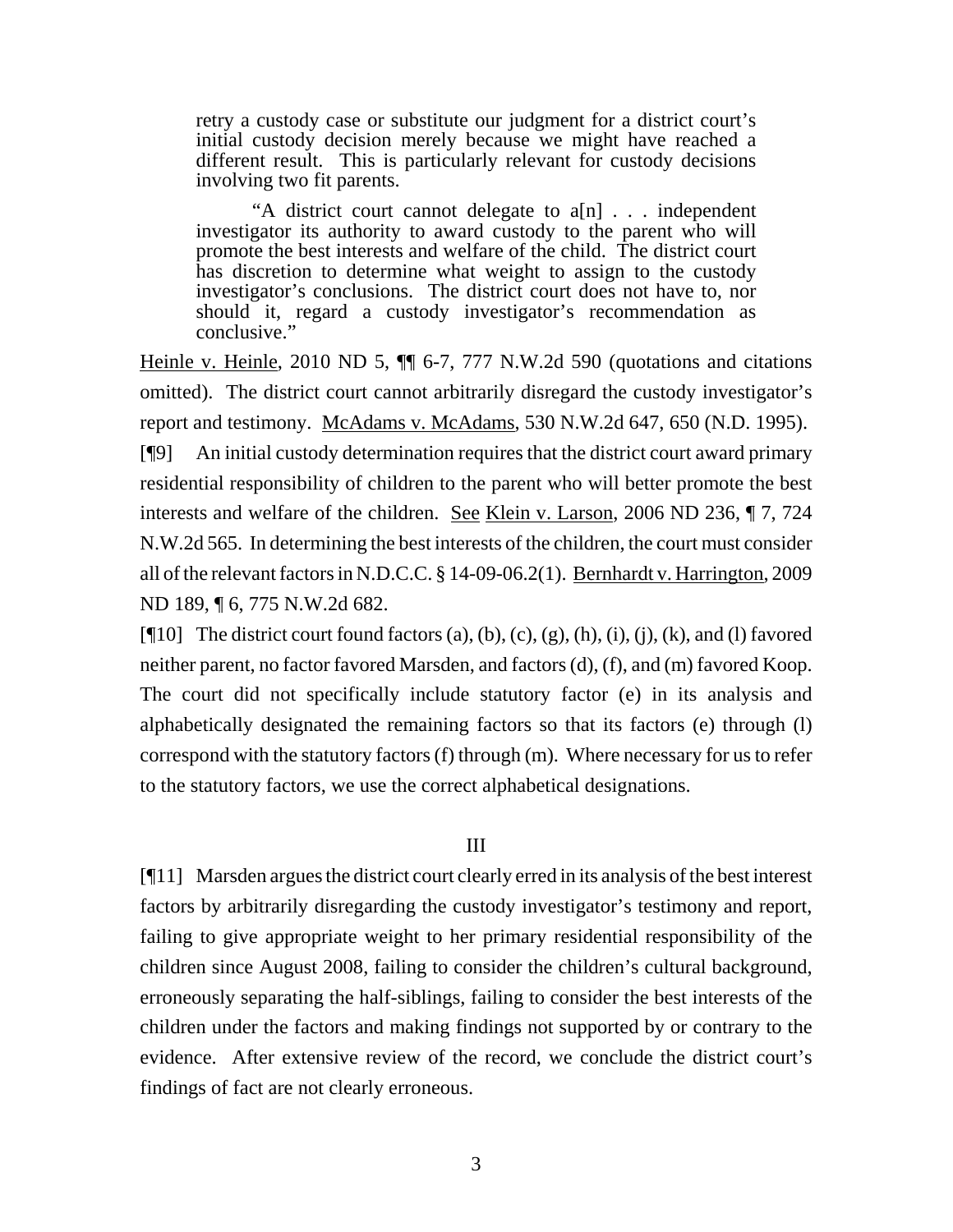[¶12] Marsden argues the district court erred awarding Koop primary residential responsibility when it arbitrarily disregarded the testimony and contrary recommendation of the custody investigator.

[¶13] The district court is not required to follow a custody investigator's recommendation and has the discretion in deciding what weight to assign to the investigator's conclusion. Wolt v. Wolt, 2010 ND 26, ¶ 9, 778 N.W.2d 786. Rather, the district court should take a custody investigator's report into consideration, but the court must come to its own conclusion. Id.

[¶14] In discussing the custody investigator's conclusion and recommendation, the district court found under factor (m):

"The award of physical custody is a very difficult decision in this case as both Serena and Jason are very capable parents. The custody investigator recommends that physical custody of the children be awarded to Serena. This recommendation is based on the investigator's conclusion that Serena assumes more of the day-to-day care and needs of the children and that Serena provides more emotional support for the children than Jason. While Serena may have provided more of the day-to-day care of the children at the onset of the divorce, the evidence does not show that Jason ever failed to provide the necessary care for the children or that he is incapable of providing for their care and needs.

"The Court finds that the evidence establishes that Jason is very capable of providing the necessary care for his children, without the assistance of his parents or others."

. . . .

The custody investigator's report also is cited by the court in findings under factor (f). [¶15] In its opening remarks at trial, the district court informed the parties that it had read the custody investigator's report twice. In its findings under factor (m), the district court noted that it considered the custody investigator's recommendation and that it provided its reasons for reaching a different conclusion. We conclude the district court did not arbitrarily disregard the custody investigator's recommendation and testimony.

B

[¶16] Marsden argues the district court failed to give weight to her primary residential responsibility for the children for the year prior to trial. She also contends "Jason was not an active father" and "Jason was also deficient in simple parenting tasks" so that residential responsibility of the children should be awarded to Marsden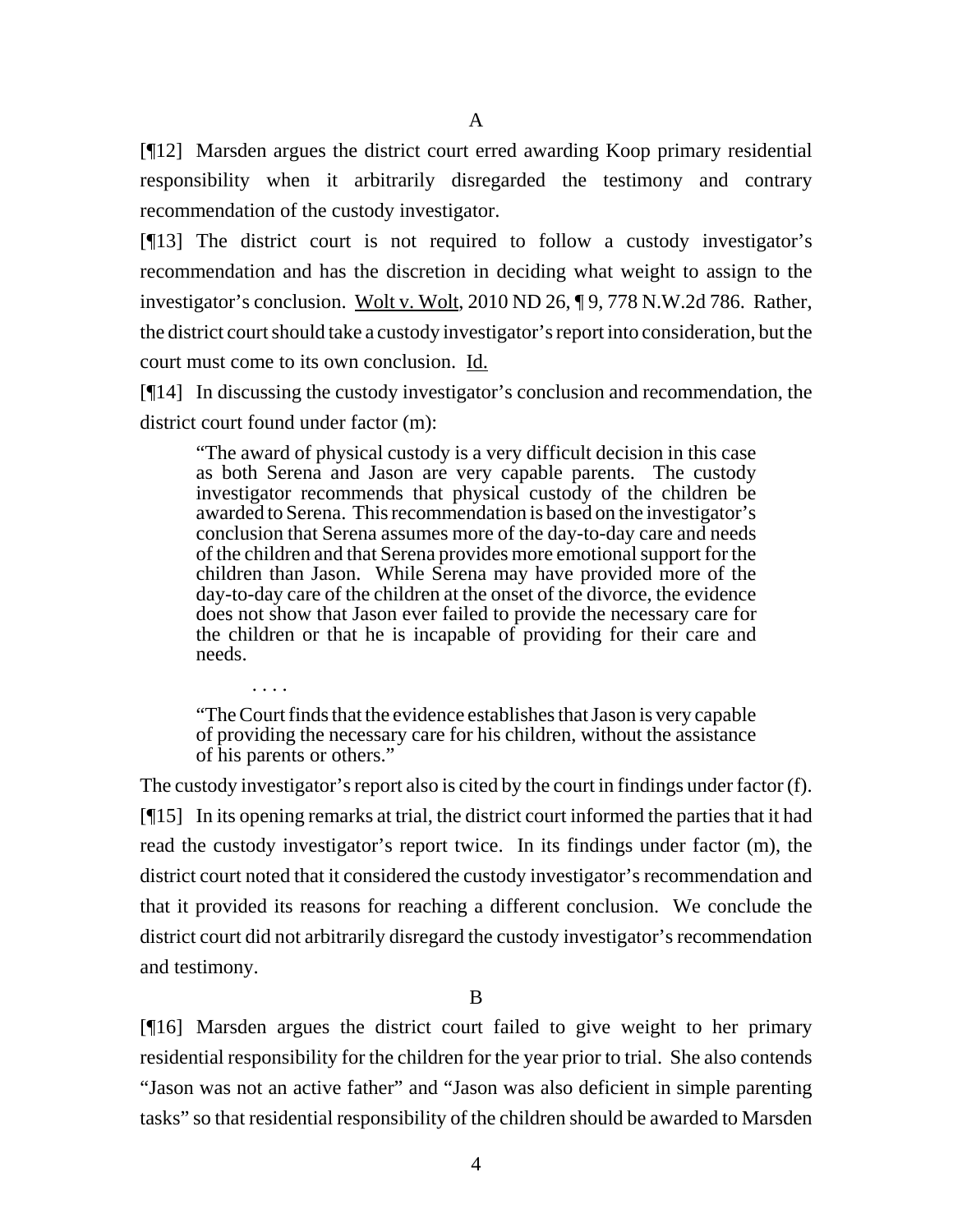rather than to Koop. Marsden did not argue that the district court misapprehended her intention to move to Winnipeg from North Dakota or that it misapplied the law regarding relocation.

[¶17] Under factor (d), the district court found:

"The length of time the child has lived in a stable satisfactory environment and the desirability of maintaining continuity. The parties were married in 2000. Their first child was born in 2003 and their second child in 2006. Until the parties separated on August 26, 2008, the children have always resided with the parties at their residence . .

. . Because Jason had relatives in the Grand Forks area, it was easier for him to move out of the home when they separated. Serena stayed in the marital home with their two children. Jason has parenting time with the children every other weekend from Friday after work until Monday mornings and every Wednesday evening from 5:00 p.m. to 7:45 p.m. following the weekend parenting time. When he does not have the children for the weekend, he has parenting time on Tuesdays and Thursdays from 5:00 p.m. to 7:45 p.m.

"If Serena is awarded physical custody of the children, she plans to move to Winnipeg, Manitoba, Canada. At the current time, she does not have a job in Winnipeg or a residence. It is her intention to reside with her brother until she is able to find employment and a place to live. The stability of the children's lives will be impacted by Serena's decision. The children have already lost the ability to spend a significant amount of time with their father. Further, in less than one year's time they have had a new baby introduced into their changed household and a new father figure. If Serena is awarded custody, she will cause further instability to the children's lives as they will move away from their father, their home, their friends, their daycare, and the oldest child's school. They will be moving into a new home in Winnipeg and residing not only with Serena, but also with the new baby; Serena's new male friend, Chris Norquay; and Serena's brother. Additionally, Chris has a 4-year old stepdaughter who spends a great deal of time with Chris and Serena. They expect that Chris's stepdaughter will continue to be a part of their family.

"If Jason is awarded custody, he plans to remain in the Grand Forks area, reside with the children in the marital home, and continue the children in the day care they have been attending. This factor favors an award of custody to Jason as he is able to provide a more stable environment."

#### [¶18] Under factor (m) the district court found:

"While Serena may have provided more of the day-to-day care of the children at the onset of the divorce, the evidence does not show that Jason ever failed to provide the necessary care for the children or that he is incapable of providing for their care and needs. When their youngest child was born, the parties agreed that Jason should quit his job and stay at home to care for AJK. Jason was a stay-at-home father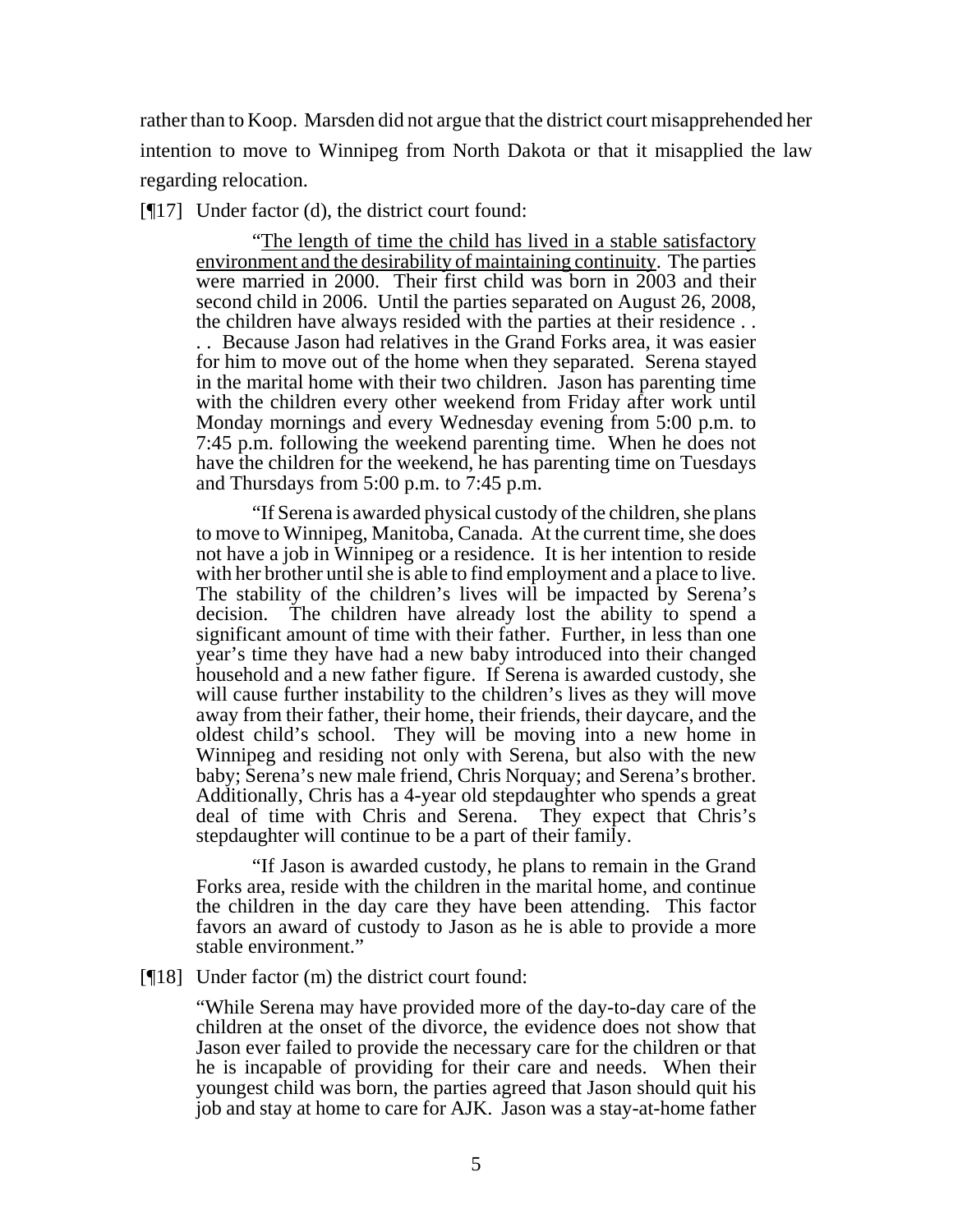for the first fifteen months of AJK's life. Serena agrees that he provided very good care for their child during this period. The parties jointly decided that AJK should be enrolled in daycare to allow him an opportunity to interact with other children. Their decision was also based upon financial reasons. Since that time, both parties have been employed full-time and have been equally involved in the childcare. The evidence shows that Serena is the parent who usually dropped the children off at daycare and picked them up from daycare, because it worked better with her work schedule than with Jason's. Both parents, however, were equally involved in getting the children up and going in the morning. Jason did testify that after the separation he made arrangements with his work schedule, which will allow him to get the children to daycare, school, and back home if he is awarded custody.

"Serena argues that Jason is too dependent upon his parents for help with the children and, thus, she should be awarded custody. Jason did testify that since the separation he usually does take the children to Thief River Falls, MN, to visit his parents on the weekends that he has custody. Jason explained the reason he does this is that the children enjoy being on the farm and spending time with their grandparents, and also, that it is easier for all of them as his basement apartment is too confining. The Court finds that the evidence establishes that Jason is very capable of providing the necessary care for his children, without the assistance of his parents or others.

"There are too many unknowns in Serena's life at this time for this Court to award her custody. At the time of trial her plans were to quit her job, move to Winnipeg and try to find a job, live with her brother until she finds a place for her and the children, and to reside with Chris Norquay. Serena's decisions are based entirely on what she feels is best for her own personal life and not the lives of her children."

#### [¶19] In Burns v. Burns, this Court stated:

"Factor (d) requires consideration of the stability and quality of the child's past environment. Klein [v. Larson], 2006 ND 236, ¶ 10, 724 N.W.2d 565. Factor (d) 'addresses past stability of environment, including a consideration of place or physical setting, as well as a consideration of the prior family unit and its lifestyle as part of that setting. It also addresses the quality of that past environment, and the desirability of maintaining continuity. Under factor d, "prior custody is a factor to be considered when determining the custodial arrangement which is best for the child." Stoppler v. Stoppler, 2001 ND 148,  $\P$ 9, 633 N.W.2d 142 (internal citation omitted). See also Eifert v. Eifert, 2006 ND 240, ¶ 8, 724 N.W.2d 109. . . . Although more than a physical structure or a geographic location should be analyzed under factors (d) and (e) (the permanence, as a family unit, of the existing or proposed custodial home), see Schmidt v. Schmidt, 2003 ND 55, ¶ 12, 660 N.W.2d 196, a district 'court's concerns about maintaining the custodial relationship that existed prior to the divorce and allowing the child to attend the same school and live in the same house are all valid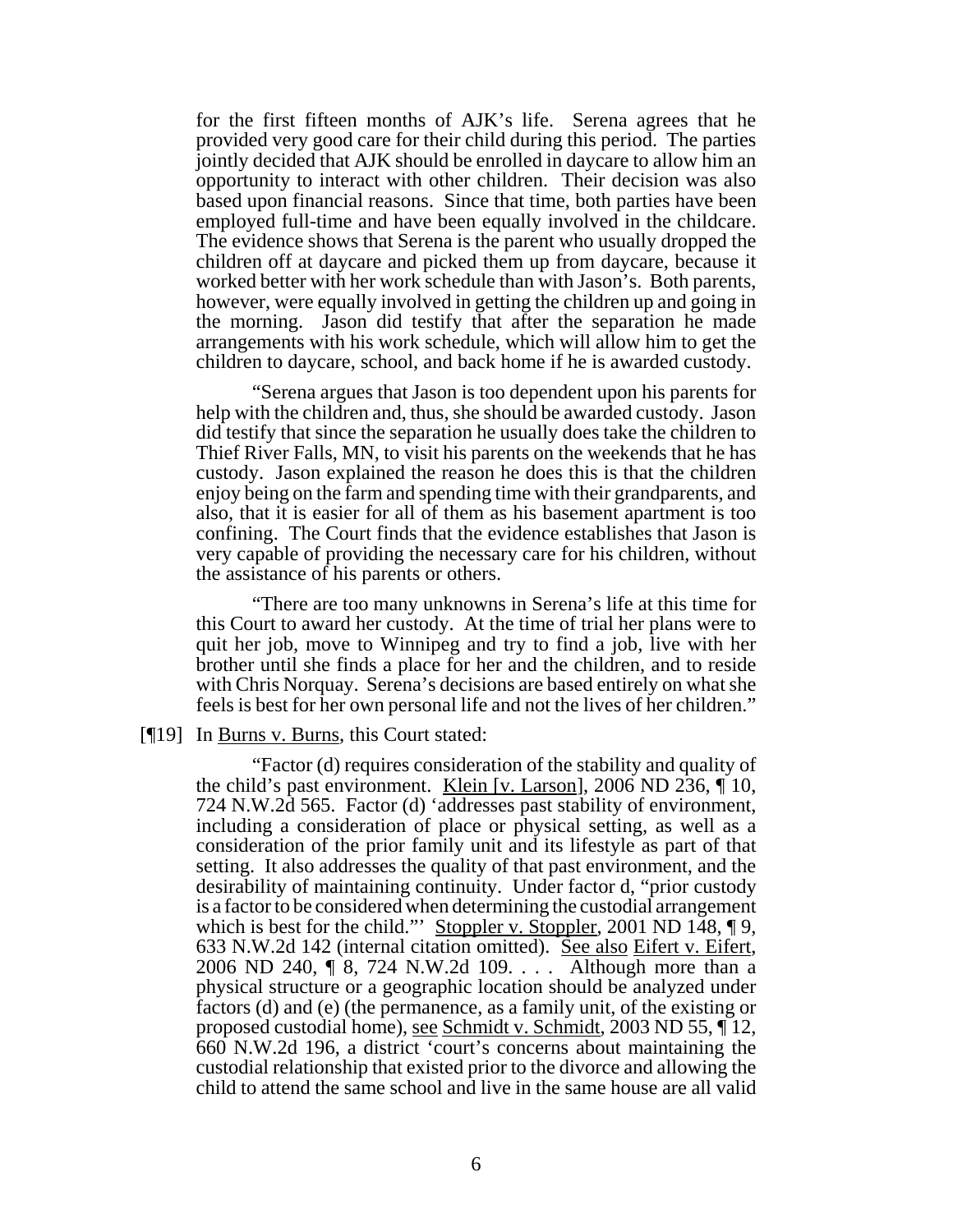considerations under factor d.' Shaw v. Shaw, 2002 ND 114, ¶ 7, 646 N.W.2d 693."

## 2007 ND 134, ¶ 17, 737 N.W.2d 243.

 $[$ [[20] Under factor (e), we look to "[t]he permanence, as a family unit, of the existing or proposed custodial home." Hanisch v. Osvold, 2008 ND 214, ¶ 17, 758 N.W.2d 421 (quotation omitted). Although there is an overlap "between factors (d) and (e), factor (e) uses a forward-looking approach to the stability of the family unit, its interrelations and environment, versus the backward-looking factor (d)." Id. (quoting Eifert v. Eifert, 2006 ND 240, ¶ 11, 724 N.W.2d 109). The interaction and interrelationships with parents, siblings and relatives are appropriately analyzed under factor (e). Hanisch, at  $\P$  17.

[¶21] The district court did not separately analyze factor (e), and it appears to have blended its analysis of factors (d) and (e) in its discussion of factors (d) and (m). Marsden does not claim the district court incorrectly applied the law, and we have held that "[a] separate finding is not required for each statutory factor." Wessman v. Wessman, 2008 ND 62, ¶ 13, 747 N.W.2d 85. However, the district court's findings should be stated with sufficient specificity to enable a reviewing court to understand the factual basis for the court's decision. Id.

[¶22] Here, the district court's analysis about the stability and the quality of the children's existing home and the homes proposed by each parent can be found in its discussion of factors (d) and (m), which we have quoted above. There the district court acknowledged Marsden's care for the children in the marital home after Marsden and Koop separated. However, a parent residing with the children in the marital home does not assure that parent of being awarded primary residential responsibility. See, e.g., Lindberg v. Lindberg, 2009 ND 136, ¶¶ 13-14, 770 N.W.2d 252 (district court placing custody with mother did not err notwithstanding fact father was residing in marital home). Accordingly, the district court looked beyond the oneyear separation and found Koop quit his job to care for the couple's youngest child for the first 15 months of the child's life. The court found that Koop actively parented the children prior to separation from Marsden and that after separation, Koop continued to participate in the children's lives and never failed to provide necessary care for them.

[¶23] "Under the clearly erroneous standard of review, we do not reweigh the evidence or reassess the credibility of witnesses, and we will not retry a custody case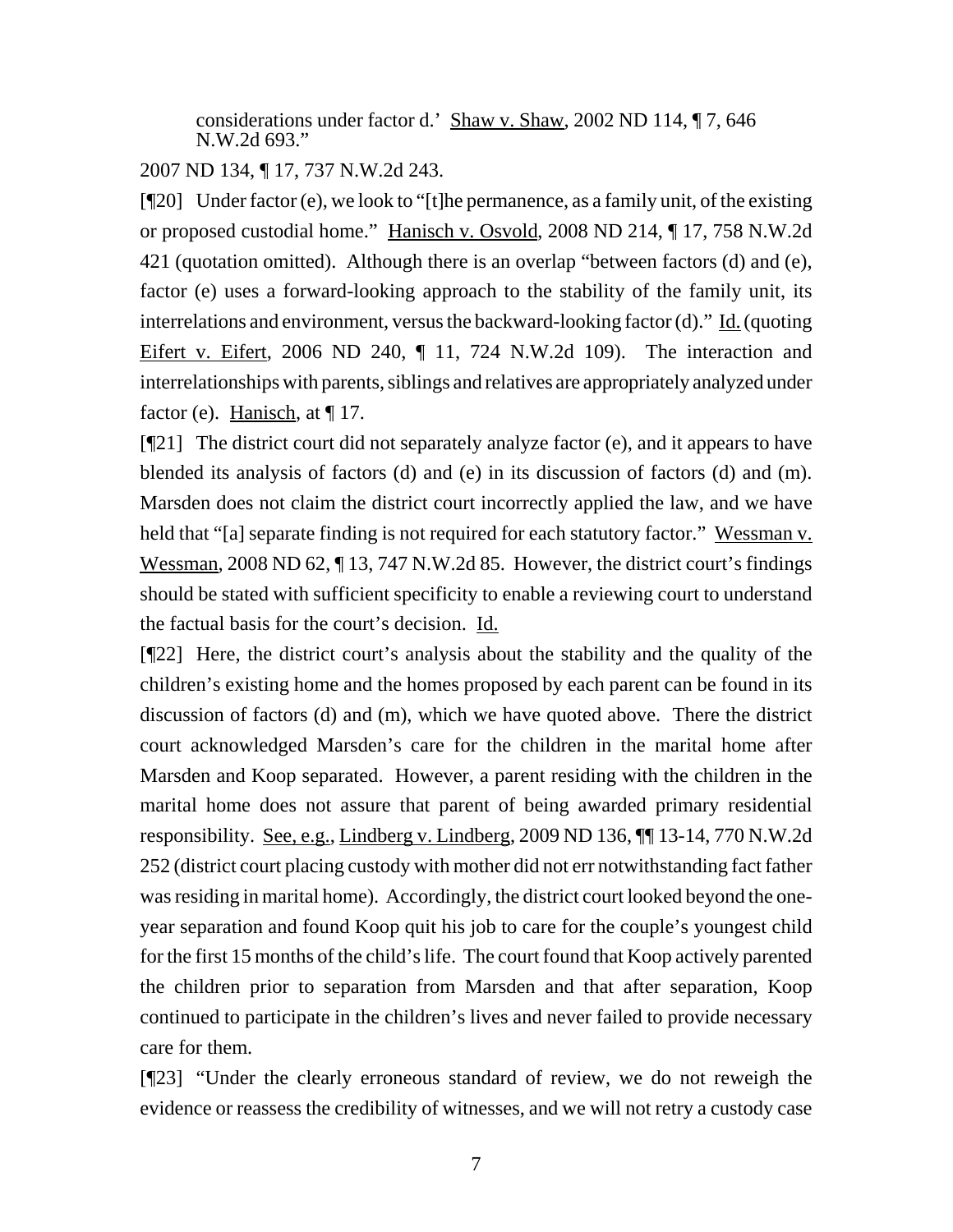or substitute our judgment for a district court's initial custody decision merely because we might have reached a different result. A choice between two permissible views of the weight of the evidence is not clearly erroneous, and our deferential review is especially applicable for a difficult child custody decision involving two fit parents." Fleck v. Fleck, 2010 ND 24, ¶ 7, 778 N.W.2d 572 (quoting Jelsing v. Peterson, 2007 ND 41, ¶ 11, 729 N.W.2d 157) (internal citations omitted). We conclude the district court did not disregard Marsden's care for the children during her separation from Koop.

 $\overline{C}$ 

[¶24] Marsden argues the district court failed to consider the importance of the children's cultural background. The record shows the children are enrolled members of the Fairford First Nations. Marsden contends the children have strong cultural ties to their native tribe and Koop was not interested in her native culture. She argues Koop would not foster a learning and understanding of the children's native culture. [¶25] Our statute does not require the district court to consider cultural background in its decision. See N.D.C.C. § 14-09-06.2(1). Some states have codified the importance of a child's cultural background under the best interest factors of their state child custody statute. See, e.g., Minn. Stat. Ann. § 518.17(1)(11) (2005); Conn. Gen. Stat. § 46b-56c (2005). The Indian Child Welfare Act does not apply to an award of custody to a parent in a divorce proceeding, but we recognize that it was enacted in part to recognize and preserve culture. Kelly v. Kelly, 2009 ND 20,  $\P$  12, 759 N.W.2d 721.

[¶26] At trial, testimony revealed that while Koop did not attend all "powwows" with Marsden, he had no objection to teaching the children about their cultural background and was interested in developing the children's cultural background if the children were interested. Additionally, although Koop had not visited Marsden's reservation, he testified Marsden had been there only once or twice during the marriage.

[¶27] On the basis of this record and our statute, the district court did not err by failing to provide a finding on this issue.

## D

[¶28] Marsden argues the district court erred by separating siblings. G.W.N., born in 2009, is the children's half-sibling, and Marsden contends they are a family unit.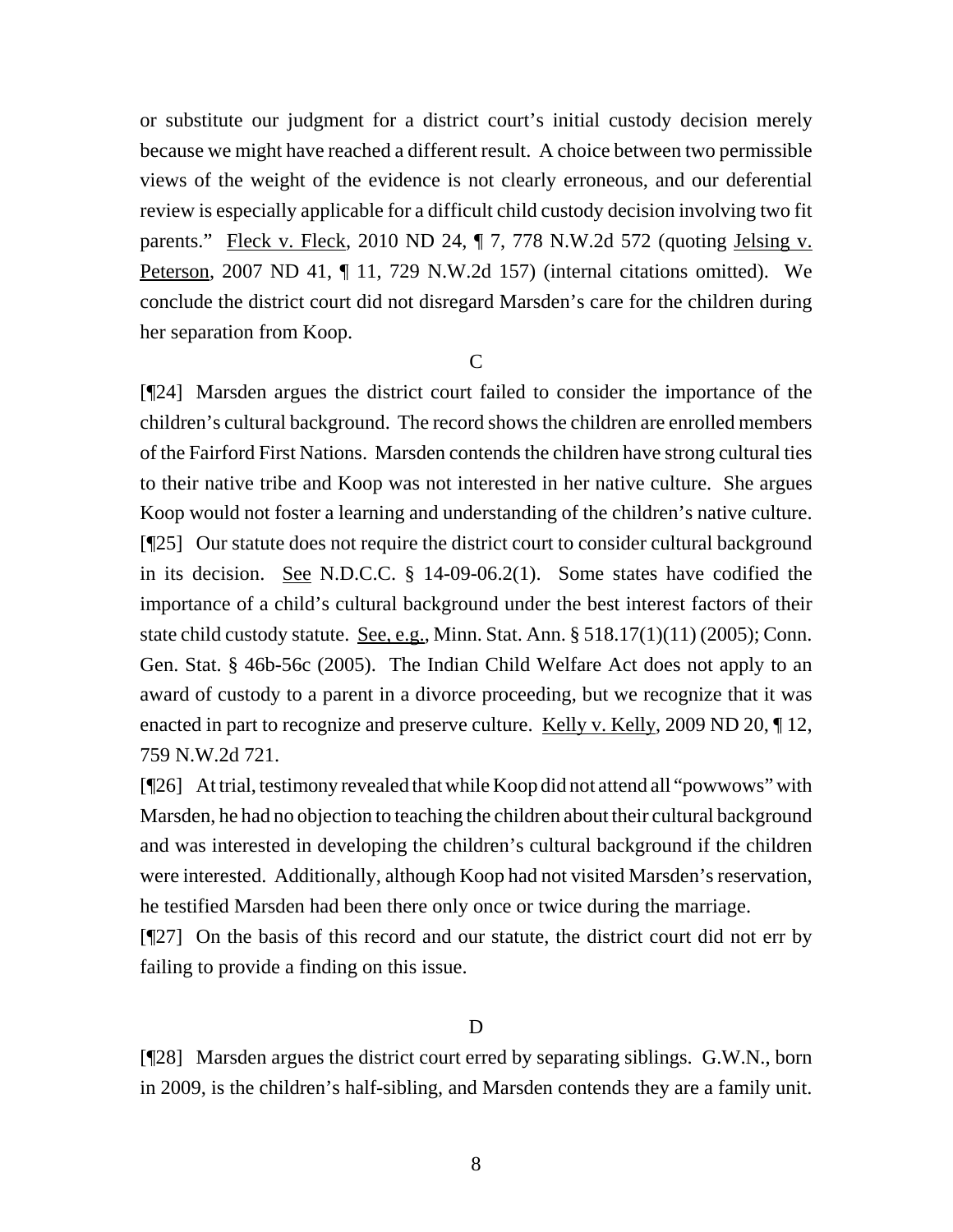[¶29] Generally, courts do not look favorably on separating siblings. Dronen v. Dronen, 2009 ND 70, ¶ 20, 764 N.W.2d 675.

"When deciding whether to split custody, courts have considered, among other factors, the interrelationship of the children, the children's ages, the similarity of interests, and activities of the children, whether the child previously resided with the custodial parent, the parents' involvement in the child's upbringing, the parents' emotional stability, the parents' previous lack of cooperation regarding visitation, the child's preference, parental agreement providing for siblings to be together frequently, and the location of the parents' residences."

Id. While our decisions generally consider the children of the marriage, we also have considered separation of half-siblings. Compare id. (holding the district court did not err when it split custody of the three minor children of the marriage); BeauLac v. BeauLac, 2002 ND 126, ¶¶ 16-18, 649 N.W.2d 210 (affirming the district court's decision to split custody); with Stoppler v. Stoppler, 2001 ND 148, ¶ 7, 633 N.W.2d 142 (noting that while split custody of siblings is generally disfavored, this Court has affirmed it in some cases of half-siblings); Ryan v. Flemming, 533 N.W.2d 920, 924- 25 (N.D. 1995) (affirming the district court's carefully reasoned decision to split custody between half-siblings).

[¶30] Here, both parties testified there was no possibility Koop was the father of G.W.N. The district court found Koop was not the father of G.W.N. The evidence supports the court's finding. G.W.N. was born in May 2009. A.J.K. and A.S.K. had spent very little time in the same home with G.W.N. Marsden does not state how the children have bonded or how they would be emotionally harmed if separated, and we will not overturn the district court based on speculation or bare argument. The district court did not err by separating the half-siblings.

## E

[¶31] Marsden argues the district court failed to appropriately consider the best interests of the children under the factors and made findings not supported by the record. She argues the district court clearly erred in finding that factors (a) and (c) favored neither party.

[¶32] Marsden argues the evidence presented at trial showed that she demonstrated a greater capacity and disposition to provide the children with love, affection and guidance and to continue the education of the children under factor (a). She argues that the evidence did not support the district court's finding this factor was neutral. She also argues that, under factor (c), she was the children's primary care provider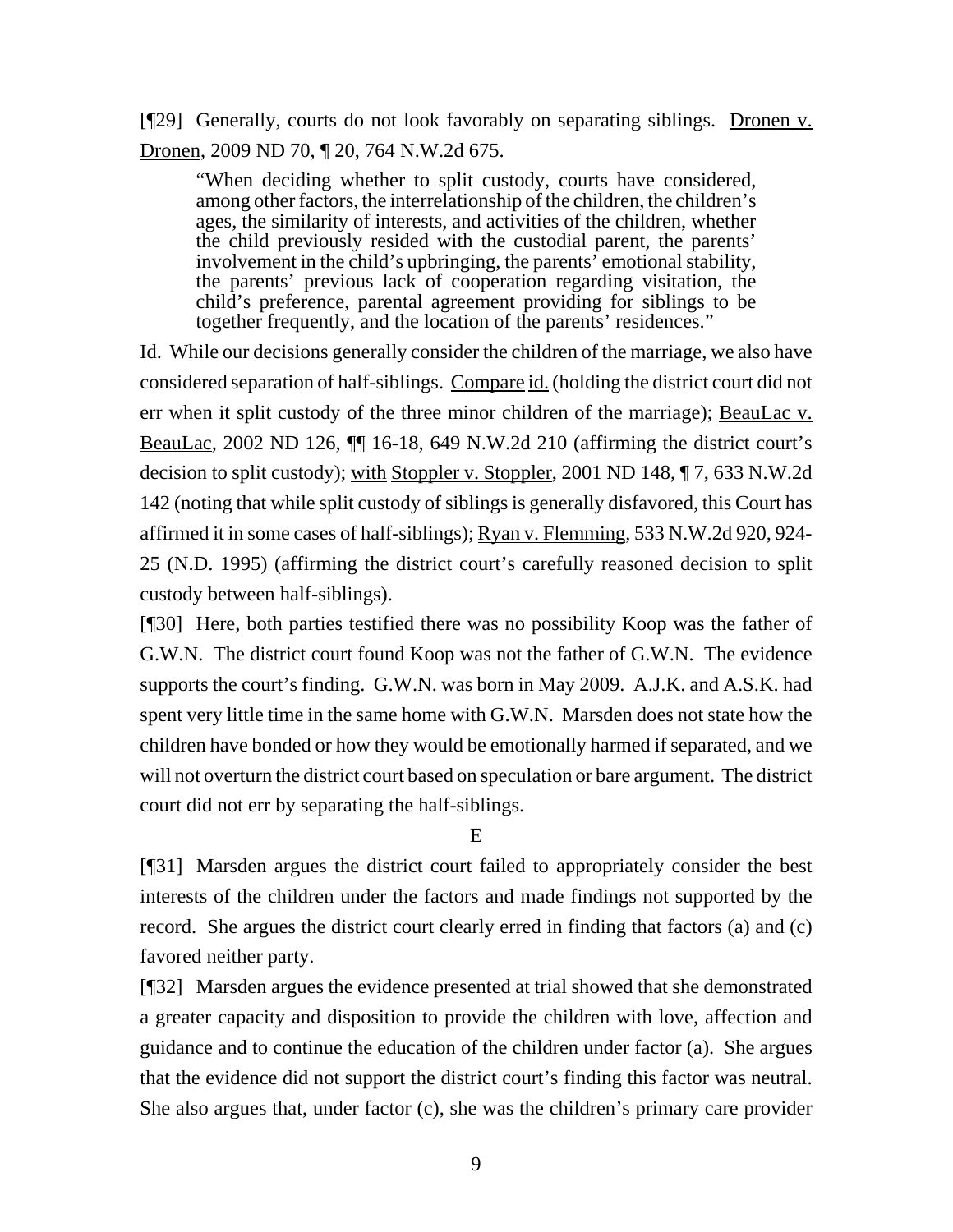and that the court should be concerned about Koop's ability to provide for the health, safety and well-being of the children while they are in his care.

[¶33] The district court's findings were not clearly erroneous. Evidence in the record supports a finding that Koop also has the capacity and disposition to give his children love, affection and guidance and to continue the education of the children. Koop testified he loves his children, he tells his children he loves them every day, he hugs them and he is "there for them." He testified they reciprocate his feelings.

[¶34] Evidence in the record also supports the district court's finding that neither parent was favored as to factor (c), the ability to provide for the health, safety, and well-being of the children. Koop testified he stayed at home for fifteen months after one of his children was born. He also testified that he prepared the children for daycare in the morning, and together, he and Marsden would feed them, clean them and get them ready for bed. "Under the clearly erroneous standard of review, we do not reweigh the evidence." Heinle, 2010 ND 5, ¶ 6, 777 N.W.2d 590 (quoting Lindberg, 2009 ND 136, ¶ 4, 770 N.W.2d 252).

F

[¶35] Marsden argues the district court erred in finding factor (f), "the moral fitness of the parents," favored Koop. According to Marsden, the district court's decision was based on a "distaste" for Marsden's conduct, rather than on the best interests of the children. She argues she is a morally fit parent and there was no evidence to the contrary. She contends her relationship with Chris Norquay has been positive for the children. Relying on the new factor, effective August 1, 2009, "[t]he moral fitness of the parents, as that fitness impacts the child," she argues that the record does not show her relationship with Norquay negatively impacts the children.

[¶36] Under factor (f), the district court found:

"This factor favors an award of custody to Jason. In June of 2008, Serena became acquainted with and started a relationship with Chris Norquay of Winnipeg. Throughout the summer of 2008, Serena took a lot of weekend trips to Winnipeg. Sometimes she would travel alone; and at times she would take one child with her and leave the other child in Jason's care. Serena became pregnant with Chris's child, who was born in May of 2009. Chris has since quit his job in Canada and moved in with Serena and the children. Serena does not see her actions as having any impact on the children. This Court disagrees. Because of her selfish decisions, the lives of the children have been affected. As soon as she started her relationship with Chris, Serena spent less time in the company of Jason and the children as a family, brought a new sibling into the mix, as well as introducing Chris into the children's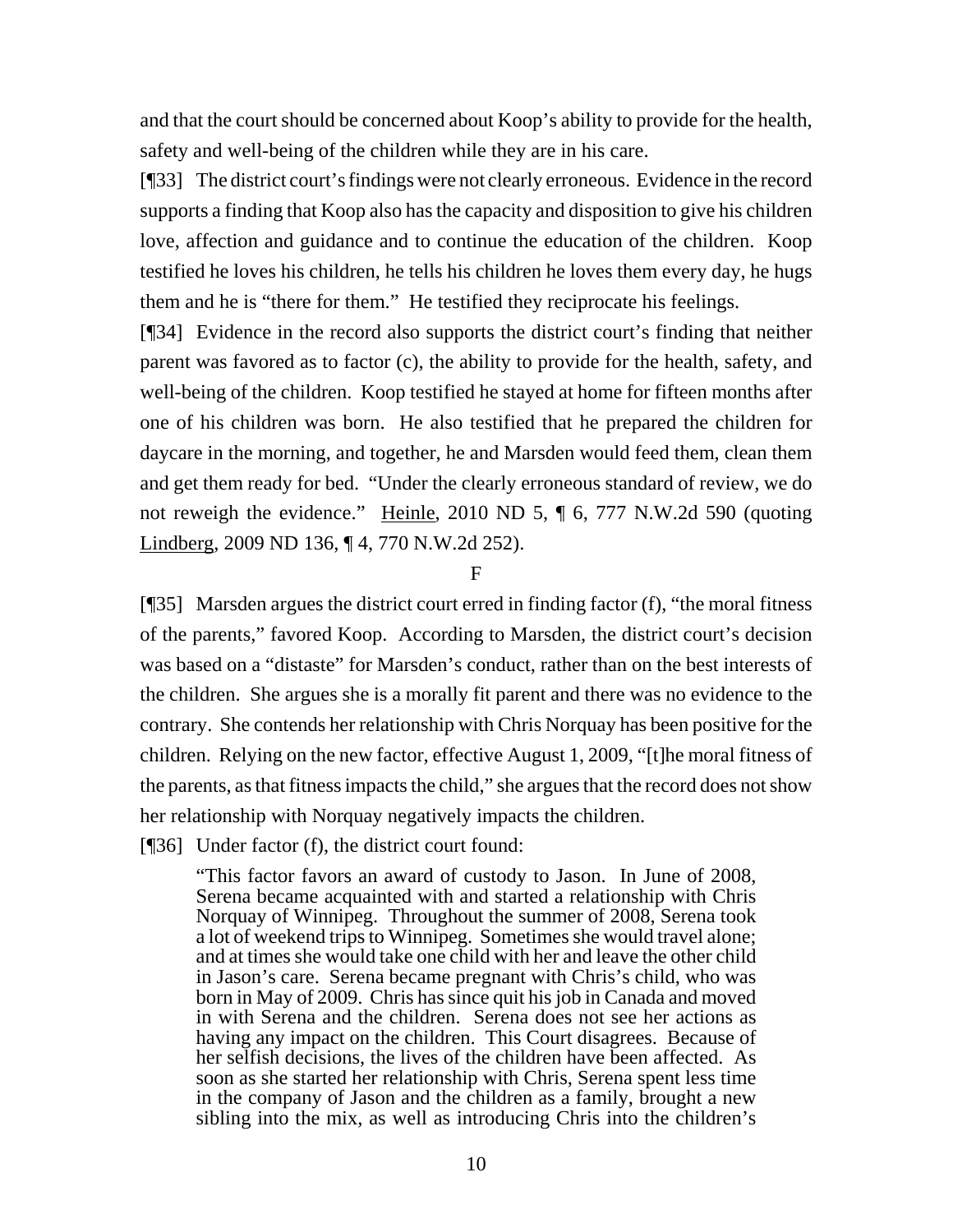lives as a new father figure. She could have avoided causing as much disruption to the lives of the children had she simply taken more time in developing a relationship with Chris or at least waited a period of time before introducing him into the family mix. This factor favors an award of custody to Jason."

The district court clearly disapproved of Marsden's actions. Our decisions recognize an extramarital relationship may be relevant if the children were affected by it. See Gregg v. Gregg, 1998 ND 204, ¶ 10, 586 N.W.2d 312. The district court found Marsden's actions negatively impacted her children's lives. Evidence in the record supports the district court's finding so that it is not clearly erroneous.

G

[¶37] Marsden argues the district court erred in its finding factor (h) favored Koop. Factor (h) provides the district court must consider "[t]he home, school, and community records of the child." N.D.C.C. § 14-09-06.2(1)(h). Under factor (h), the district court found:

"Up until August of 2008, the children had a very stable and satisfactory environment in the martial home with both parents. After Serena filed for a divorce, their lives became less stable. The children did not see as much as [sic] Jason, and because of this, their oldest child had difficulty at daycare. After the children were allowed more contact with Jason, the oldest child started doing better in daycare. According to the custody investigator's report, both children struggled more in the mornings when Jason dropped them off at daycare as they did not want him to leave.

"Jason's parents have also provided a significant amount of stability to the children. The children are accustomed to seeing their grandparents approximately two times per month. Usually Jason and the children travel to his parents' farm near Thief River Falls, MN, one weekend per month, and his parents travel to the Grand Forks are [sic] to visit at least one time per month. If the children move to Winnipeg with Serena, the frequency of contact with their only living grandparents will decrease significantly. This factor favors Jason."

Marsden argues the district court should not have weighed the lack of time spent with Koop after the separation against her because time with parents necessarily changes as a result of separation and divorce. She also contends the district court should not have considered the time the children spend with their paternal grandparents.

[¶38] We have held that a district court considering the best interests of the child "may appropriately consider . . . the child's interaction and interrelationships with a party's extended family and other people, such as childcare providers and others who may significantly affect the child's best interests." Schmidt v. Schmidt, 2003 ND 55,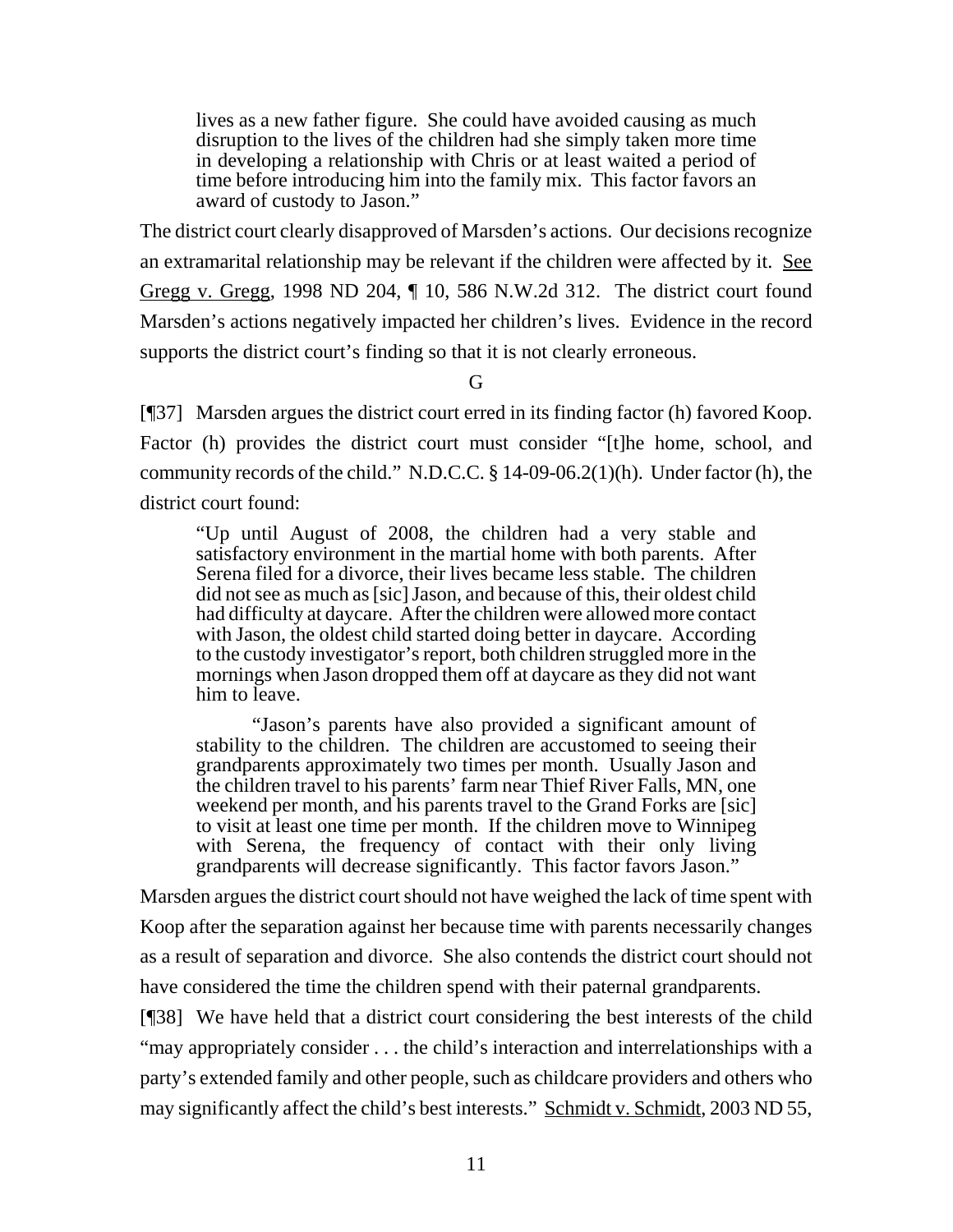¶ 13, 660 N.W.2d 196. In Schmidt, we stressed the flexibility we must provide courts in considering whether other people may influence a child's best interests:

"While many aspects of a child's existence necessarily change as the result of the break-up of the nuclear family[,] . . . commentators, legislators and the courts have recognized the importance to the child of maintaining stability and continuity to the greatest extent possible. It is generally thought that the child's best interest is served if his or her accustomed mode of living or home environment is not abruptly changed. The relationship of the child with any person who may significantly affect the child's best interest may be considered by the court. Thus, the interaction and interrelationship of the child with secondary caretakers, stepparents, and other relatives as well as nonrelatives could be involved."

Id. at ¶ 11 (internal quotations omitted). This Court also explained that these matters may be appropriately considered under factors (d) or (e). Id. at  $\P$  12. "A child's interaction and interrelationships with relatives and others may assist in determining the desirability of maintaining a stable satisfactory environment to the extent possible and in assessing a child's prospects for a stable family environment." Id. at ¶ 13. The district court made extensive findings under factors (d), (m) and elsewhere that also relate to analysis under factor (h). The court's findings were not clearly erroneous.

## H

[¶39] Marsden argues the district court erred in finding there was no evidence of domestic violence under factor (j). In support, Marsden contends Koop admitted he spanked the parties' oldest child out of frustration. The district court found under factor (j): "There is no evidence of domestic violence that would impact an award of custody in this case."

[¶40] The district court's finding was not clearly erroneous. Parents may use reasonable force to discipline their children. N.D.C.C. § 12.1-05-05(1). Testimony was presented that Koop spanked his child once. The testimony revealed that Koop and Marsden subsequently discussed the incident and decided they would not use physical discipline on their children. There was no evidence of serious bodily injury or harm. See Peek v. Berning, 2001 ND 34, ¶ 13, 622 N.W.2d 186. We hold the district court's finding is not clearly erroneous.

[¶41] We conclude the district court's findings under the best interest factors are not clearly erroneous, and we affirm granting Koop primary residential responsibility of the children.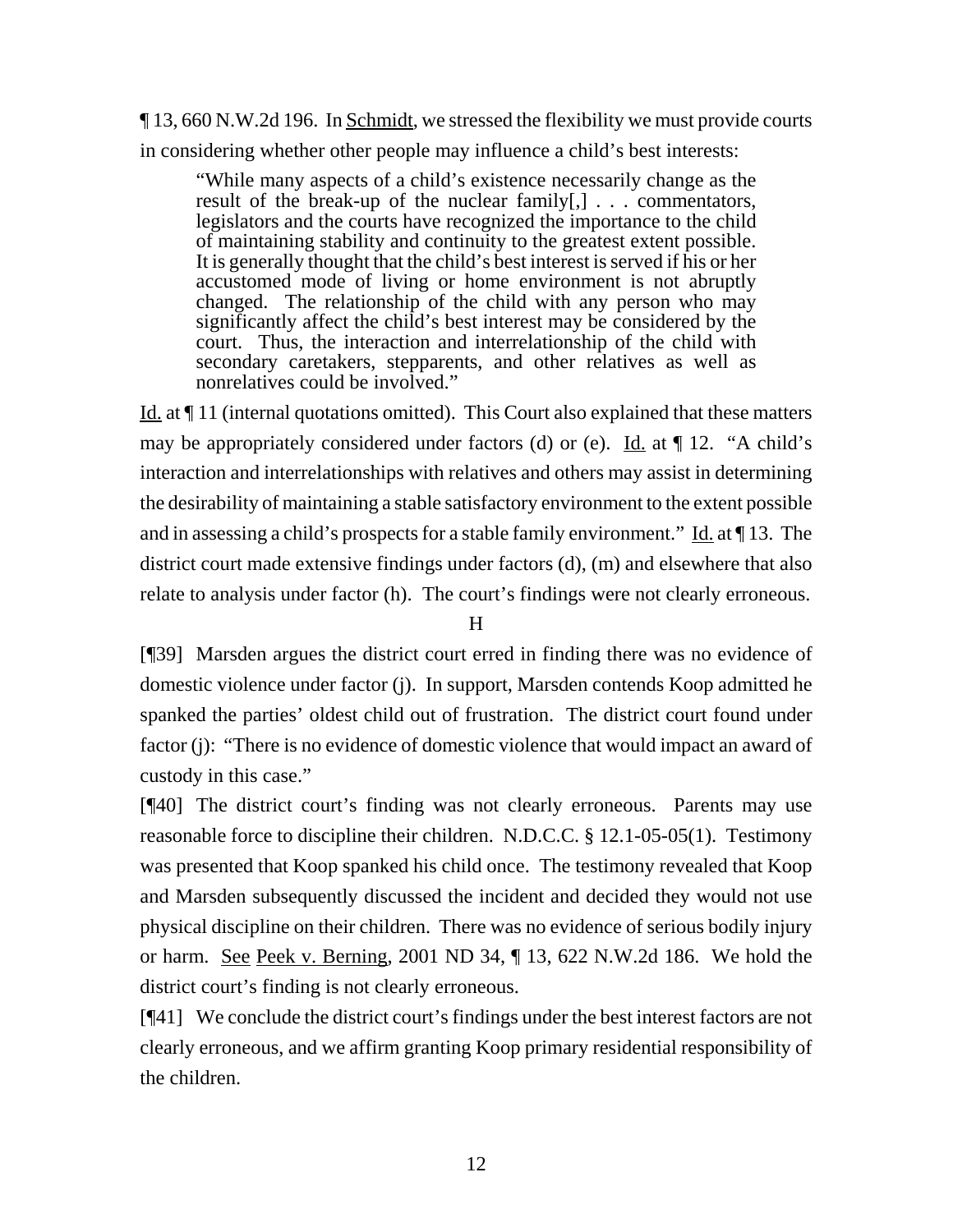[¶42] Marsden argues the district court erred in its property division. Valuation of property is a finding of fact that will only be reversed if it is clearly erroneous. Lynnes v. Lynnes, 2008 ND 71, ¶ 16, 747 N.W.2d 93. "A finding of fact is clearly erroneous if it is induced by an erroneous view of the law, if there is no evidence to support it, or if, after reviewing the entirety of the evidence, this Court is left with a definite and firm conviction a mistake has been made." Kovarik v. Kovarik, 2009 ND 82, ¶ 8, 765 N.W.2d 511 (quoting Lynnes, at ¶ 12).

[¶43] Marital property must be equitably distributed between the parties. Heinz v. Heinz, 2001 ND 147, ¶ 5, 632 N.W.2d 443. "[T]he assets of the marital estate, regardless of source, must be considered to ensure an equitable division of property." Lynnes, 2008 ND 71, ¶ 14, 747 N.W.2d 93. After the district court values the assets, it must divide the marital estate under the Ruff-Fischer guidelines. Hitz v. Hitz, 2008 ND 58, ¶ 11, 746 N.W.2d 732; Fischer v. Fischer, 139 N.W.2d 845 (N.D. 1966); Ruff v. Ruff, 78 N.D. 775, 52 N.W.2d 107 (1952). Factors to consider include:

"[T]he respective ages of the parties, their earning ability, the duration of the marriage and conduct of the parties during the marriage, their station in life, the circumstances and necessities of each, their health and physical condition, their financial circumstances as shown by the property owned at the time, its value at the time, its income-producing capacity, if any, whether accumulated before or after the marriage, and such other matters as may be material."

Ulsaker v. White, 2009 ND 18, ¶ 9, 760 N.W.2d 82 (quotation omitted). Under the guidelines, the district court may consider both economic and noneconomic fault. McDowell v. McDowell, 2001 ND 176, ¶ 6, 635 N.W.2d 139. "[A] substantial disparity must be explained." Lorenz v. Lorenz, 2007 ND 49, ¶ 6, 729 N.W.2d 692. "A party's dissipation of marital assets is a particularly relevant factor in arriving at an equitable distribution of the property." Halvorson v. Halvorson, 482 N.W.2d 869, 871 (N.D. 1992). This Court presumes the district court's valuation of property is correct. Dronen, 2009 ND 70, ¶ 23, 764 N.W.2d 675. "It is the province of the district court to judge the credibility of witnesses and the evidence they introduce. When the district court's valuation is within the range of evidence provided by the parties, the district court's valuation will not be set aside, unless this Court has a definite and firm conviction a mistake has been made." Id. (quoting Lynnes, 2008) ND 71, ¶ 16, 747 N.W.2d 93).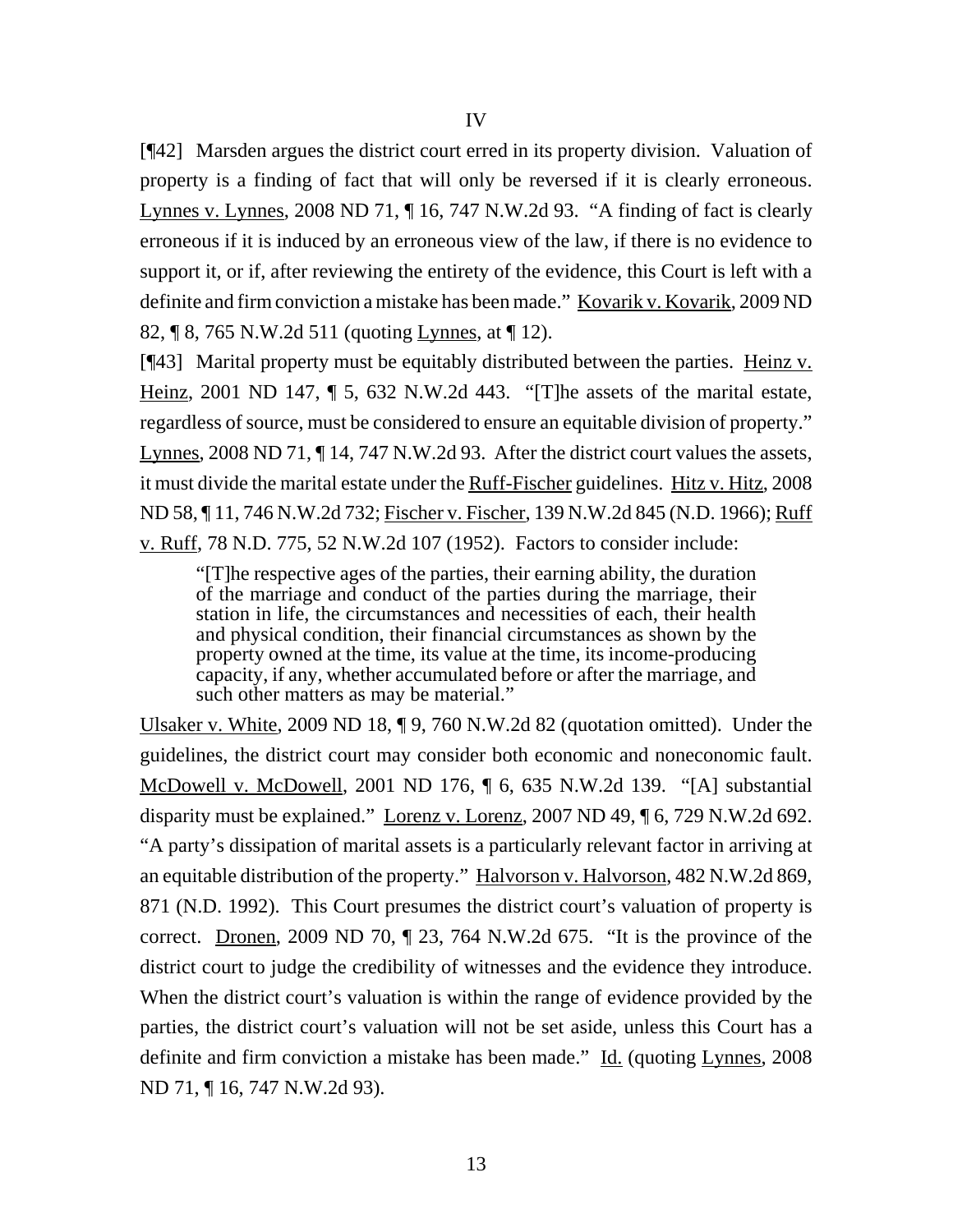[¶44] The district court "may award the separate property of one spouse to the other when an equitable distribution so requires." <u>Hogan v. Hogan</u>, 2003 ND 105,  $\parallel$  20, 665 N.W.2d 672. "The origin of the property is simply one factor to consider, even if the property was acquired before or inherited during the marriage." Id. A gift is a voluntary transfer of personal property made without consideration. N.D.C.C.  $§$  47-11-06.

A

[¶45] Marsden argues the \$8,000 given to Koop by his father was a gift and not a loan. She contends that it was a voluntary transfer, made without consideration, and that Koop did not provide documentation or verification that the money was a loan. [¶46] The district court found:

"Serena maintains that she should not be responsible for the \$8,000 loan that Jason obtained from his father which was used to pay the retainer for his attorney and the custody investigator. This Court disagrees. Throughout this separation, Serena has maintained a savings account in Winnipeg to which Jason had no access. Serena has access to the funds and the ability to withdraw money to pay a retainer to her attorney and the custody investigator. Although she contends that all Canadian funds and property were kept separate and never co-mingled with their marital property, the property is still considered a part of the marital estate. It simply is not fair to allow her to maintain separate funds and, on the other hand, require that all of Jason's funds be shared by the two of them and their family. Thus, this Court finds that the debt to [his father] is valid marital debt."

The court's findings are supported by evidence produced at trial. We conclude the district court's decision to include the loan as debt of the marital estate was not clearly erroneous.

B

[¶47] Marsden inherited a home and business interest after her father passed away. She argues equity requires the interest to be awarded to her rather than split between the parties. She contends Koop did not contribute any labor to the house and did not contribute to the business. Marsden argues she used a portion of the funds of her inheritance to pay marital debt, although she does not point to any evidence that supports her argument. She argues the inequity without the inheritance was not explained by the district court.

[¶48] Marsden inherited this property during the marriage. The district court analyzed the Ruff-Fischer guidelines and divided the property. The court included the inherited property in the value of the marital estate and awarded Marsden the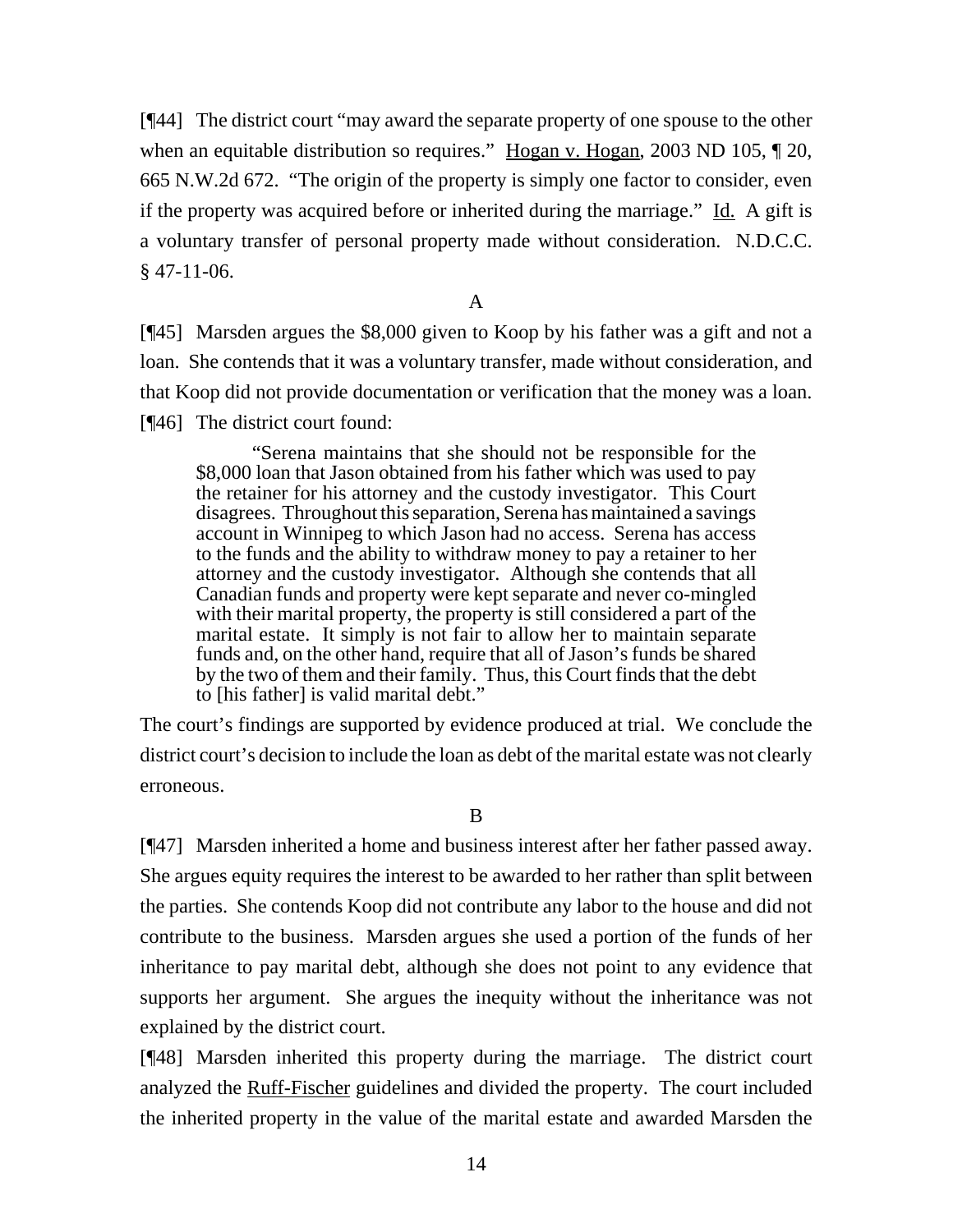property, subject to a cash award that Marsden pay Koop to equalize the property and debt distribution. The district court found:

"All of their property was accumulated during the marriage. Their one-half interest in the home in Winnipeg and their one-half interest in the proceeds of the sale of Serena's father's business is an inheritance Serena received following her father's death in 2003. Serena believes that the property she inherited from her father should be awarded solely to her as Jason has not had any involvement with the property.

"As required by law, all of the parties' property has been considered by this Court in arriving at the conclusion that the parties have a marital estate valued at \$218,189. This includes the property Serena inherited from her father. Considering the fact that this is a relatively short-term marriage, that the parties have similar earning ability as well as similar necessities, and that approximately 60% of their net worth is a result of Serena's inheritance, this Court finds that an equitable division of the marital property not [sic] does necessarily mean an equal division."

[¶49] This Court has "repeatedly held, 'separate property, whether inherited or otherwise, must initially be included in the marital estate." Hogan, 2003 ND 105, ¶ 21, 665 N.W.2d 672 (quotation omitted). The district court properly included the property in which Marsden inherited an interest during the marriage, and Marsden was awarded a substantially larger portion of the marital estate than Koop. Marsden was awarded her inherited property, subject to a cash payment to Koop. The district court recognized Marsden was actually receiving a substantially larger share of the estate. The district court did not err by including the inherited property in the marital estate and equitably dividing it.

V

[¶50] We affirm the district court's award of primary residential responsibility to Koop and affirm the property division.

[¶51] Daniel J. Crothers Dale V. Sandstrom Carol Ronning Kapsner Gerald W. VandeWalle, C.J.

## **Maring, Justice, concurring in part and dissenting in part.**

[ $[$ 52] I concur in parts I, II, III (A), (C), (D), (E), (F), (G), and (H), and IV of the majority opinion. I respectfully dissent from part III (B).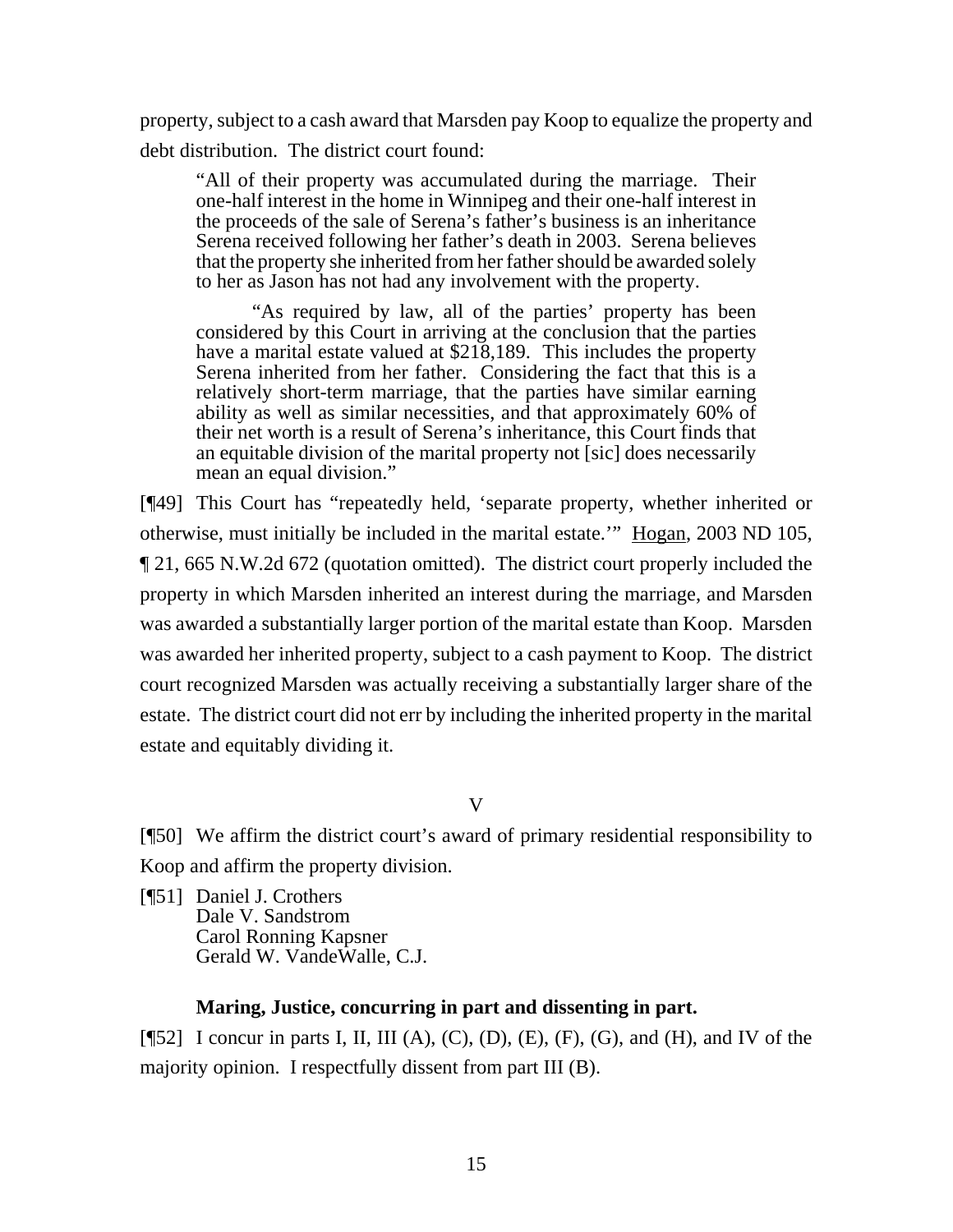[¶53] I respectfully dissent because this case presents the issue of what analysis is to be applied when the request to relocate is being made at the time of the initial divorce. This case involves an original custody determination and a parent who informed the trial court she would "like" to relocate. The trial court analyzed the custody case as if the parent, Marsden, had moved to Winnipeg, Canada. Marsden testified:

| Q: | I understand you would like to move back to your home in |  |  |  |  |  |  |  |  |
|----|----------------------------------------------------------|--|--|--|--|--|--|--|--|
|    | Winnipeg; is that correct?                               |  |  |  |  |  |  |  |  |

- A: That's correct.
- Q: I assume you are asking the court to accept Ms. Pettit's recommendation that you be allowed to relocate your children to the Winnipeg area; is that correct?
- A: Yes, I am.

. . . .

- Q: If you are able to relocate, if the judge grants that request, what are your plans for employment?
- A: I would have absolutely no problem finding employment in Winnipeg.

After the trial court awarded Koop primary residential responsibility of the children, Marsden filed an affidavit in support of a motion to stay in which she provided: "I have no intention of leaving Grand Forks while this case is being appealed and further, if the appeal is unsuccessful, I have no intention of leaving Grand Forks." It appears there was a misunderstanding as to whether Marsden would move to Winnipeg if she was not granted primary residential responsibility of her children and allowed to relocate. In applying N.D.C.C.  $\S$  14-09-06.2(1)(m), "[a]ny other factors considered by the court to be relevant to a particular child custody dispute," the trial court found:

There are too many unknowns in Serena's life at this time for this Court to award her custody. At the time of trial her plans were to quit her job, move to Winnipeg and try to find a job, live with her brother until she finds a place for her and the children, and to reside with Chris Norquay. Serena's decisions are based entirely on what she feels is best for her own personal life and not the lives of her children.

The custody investigator also assumed Marsden would move whether she received permission to relocate or not. The custody investigator stated in her report: "If this analysis were to take place without Serena's desire to move to Winnipeg, she would be chosen as the primary custodian."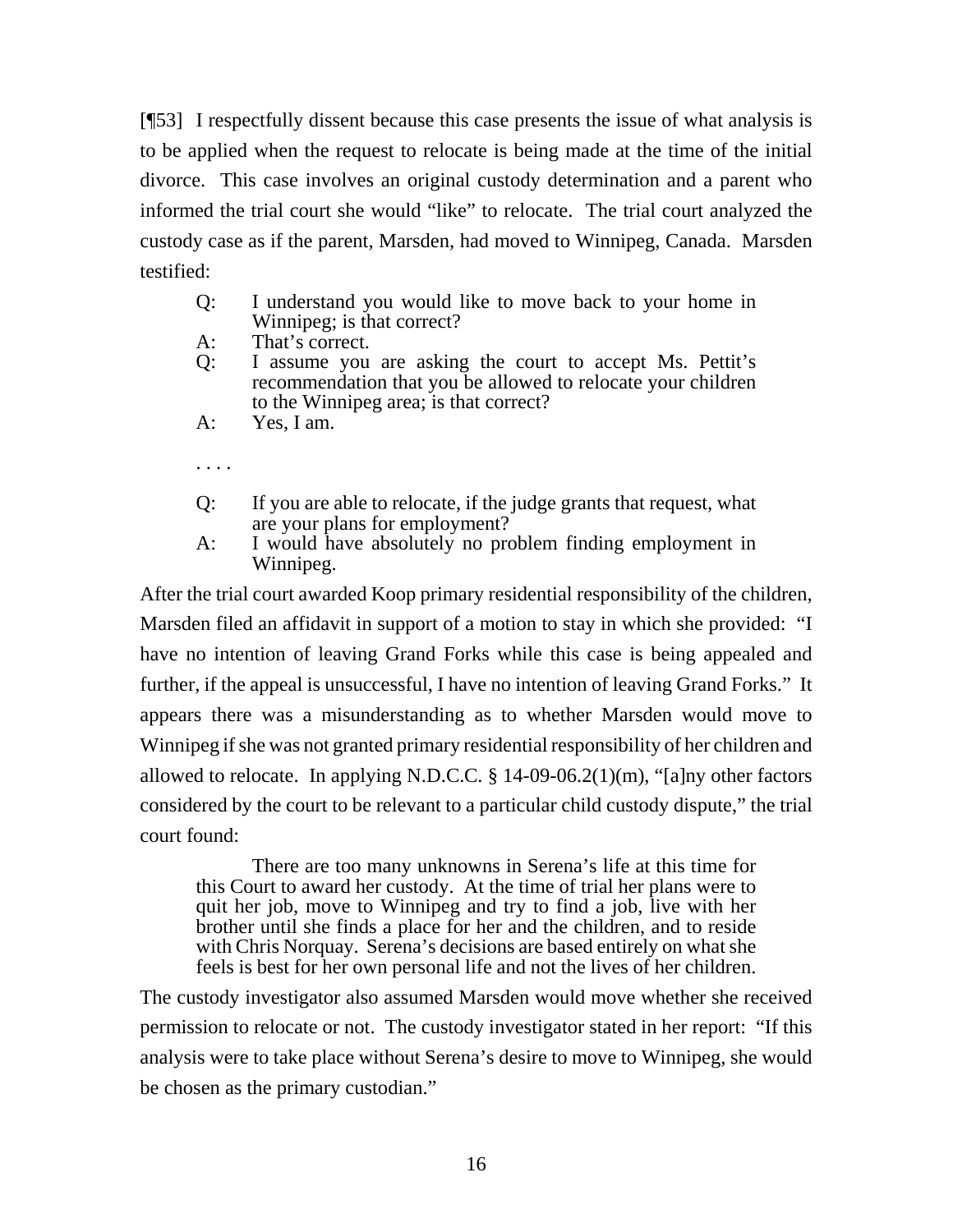[¶54] This Court's review on appeal of a relocation decision has generally been presented after the trial court has made the initial primary residential responsibility determination in the original divorce decree. See Kienzle v. Yantzer, 2007 ND 167, ¶ 2, 740 N.W.2d 393; Tishmack v. Tishmack, 2000 ND 103, ¶ 2, 611 N.W.2d 204. This case is distinguishable because it involves both an initial primary residential responsibility determination and a parent who wishes to relocate with her children. We have addressed the question of a relocation in conjunction with an initial custody determination in Sumra v. Sumra, 1997 ND 62, 561 N.W.2d 290. However, Sumra is distinguishable from this case because the father in Sumra did not contest on appeal the trial court's award of custody to the mother. <u>Id.</u> at  $\P$  5-6. He only contested the trial court's decision to grant permission to the mother to move with the children to Wales. Id. Our Court concluded that the trial court had considered the statutory best interests of the child factors in deciding physical custody and had also considered the Stout factors in deciding whether to grant permission to relocate the children. Id. at ¶¶ 6, 9, 18; see Stout v. Stout, 1997 ND 61, 560 N.W.2d 903.

[¶55] With regard to relocation of children, N.D.C.C. § 14-09-07 (2009)<sup>2</sup> states:

A parent entitled to the custody of a child may not change the residence of the child to another state except upon order of the court or with the consent of the noncustodial parent, if the noncustodial parent has been given visitation rights by the decree. A court order is not required if the noncustodial parent:

1. Has not exercised visitation rights for a period of one year; or

**2** Effective August 1, 2009, N.D.C.C. § 14-09-07 was amended to provide:

- 1. A parent with primary residential responsibility for a child may not change the primary residence of the child to another state except upon order of the court or with the consent of the other parent, if the other parent has been given parenting time by the decree.
- 2. A parent with equal residential responsibility for a child may not change the residence of the child to another state except with consent of the other parent or order of the court allowing the move and awarding that parent primary residential responsibility.

2009 N.D. Sess. Laws ch. 149, § 8. However, N.D.C.C. § 14-09-06.2(1)(2009) was in effect at the commencement and trial of the present case.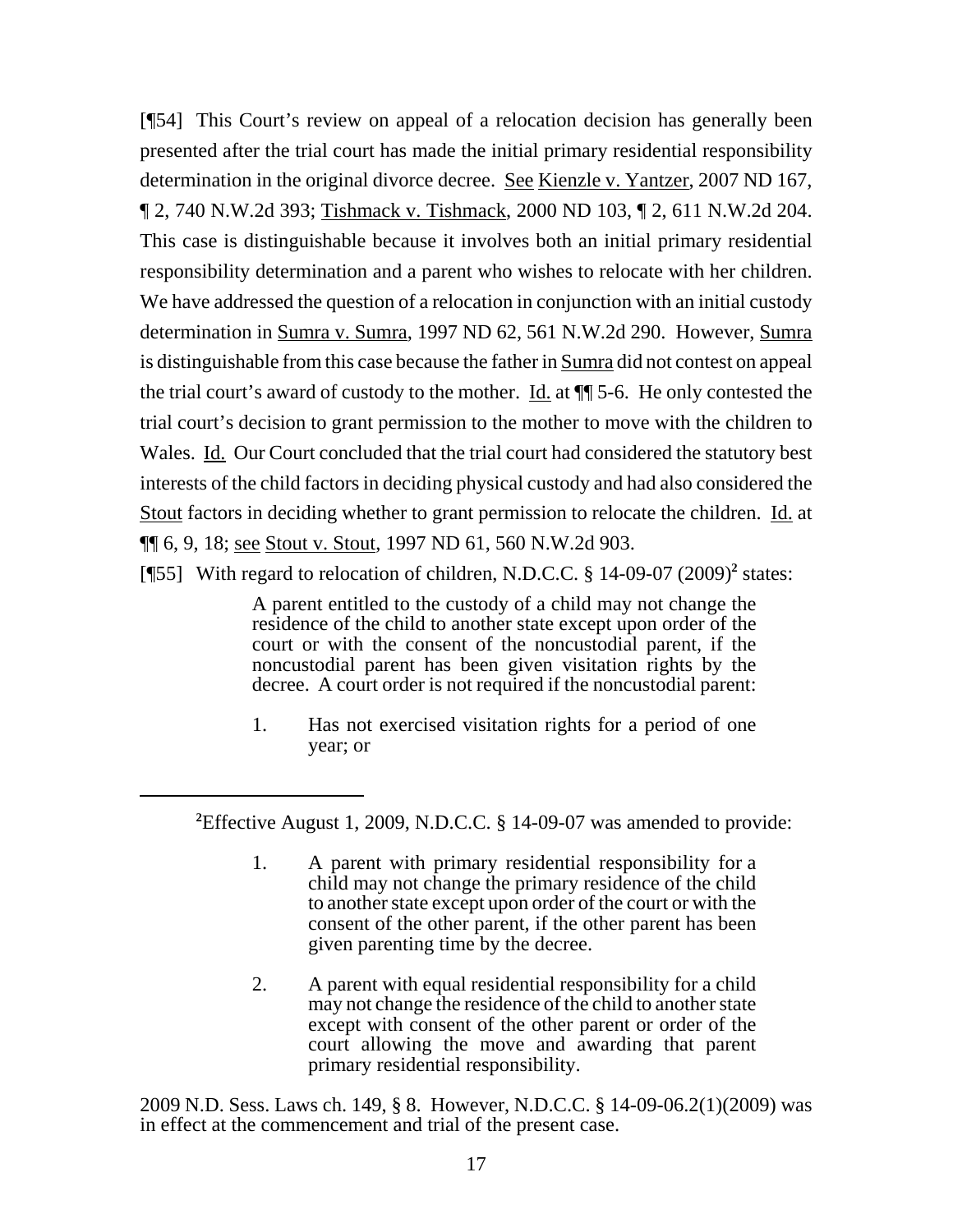2. Has moved to another state and is more than fifty miles [80.47 kilometers] from the residence of the custodial parent.

Our Court has recognized that relocation decisions are difficult because a trial court must weigh the competing interests of a parent who desires to seek a better life for herself and the children in a different geographical area; the children's interest in maintaining a meaningful relationship with the other parent; the other parent's interest in maintaining a meaningful relationship with the children; and the state's interest in protecting the best interests of the children. Schmidt v. Bakke, 2005 ND 9, ¶ 17, 691 N.W.2d 239. These decisions are made even more difficult when the request to relocate is combined with an initial primary residential responsibility determination. [¶56] Although our Court has previously analyzed relocation issues, we have never provided clear guidance as to how trial courts should analyze cases involving an initial custody decision and a request to relocate. There are at least four scenarios that may arise when there is a request to relocate with a child: (1) a parent requests relocation at the time of an initial primary residential responsibility determination; (2) a parent who has primary residential responsibility requests relocation; (3) a parent without primary residential responsibility moves for a change of primary residential responsibility at the same time the parent with primary residential responsibility moves for relocation; and (4) a parent with equal residential responsibility moves for both primary residential responsibility and relocation of the children. In each of these situations, the parent requesting to relocate with the children may take one of two positions: (1) he will relocate regardless of whether he is granted permission to move with the children, or (2) he will not relocate, if he is not granted permission to move the children.

[¶57] This case involves the first of the four scenarios. When a party indicates a desire to relocate with the children during the determination of initial primary residential responsibility, I am of the opinion the trial court must determine whether the parent will move regardless of whether the court grants permission to relocate with the children or not. If the parent indicates he will not move without the children, the court must first determine primary residential responsibility under the best interests of the child factors, and then consider the parent's request for relocation under the <u>Stout-Hawkinson</u> factors. <u>See Hawkinson v. Hawkinson</u>, 1999 ND 58, ¶ 6, 9, 591 N.W.2d 144; Stout, 1997 ND 61, ¶ 34, 560 N.W.2d 903; <u>see, e.g., Dunn v.</u>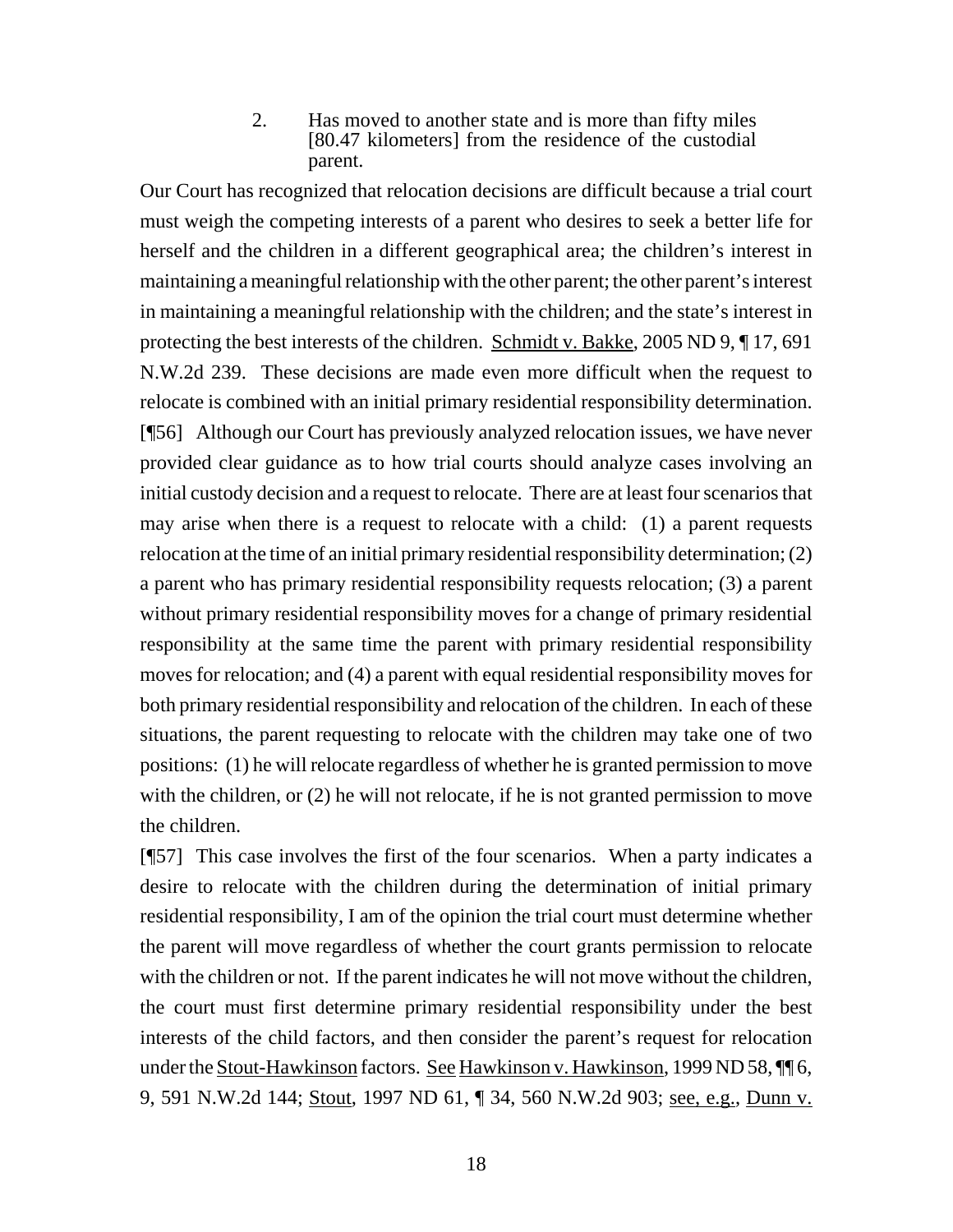Dunn, 2009 ND 193, ¶¶ 21-22, 775 N.W.2d 486 (Maring, J., specially concurring); Maynard v. McNett, 2006 ND 36,  $\sqrt{21}$ , 710 N.W.2d 369. The analysis under the best interests of the child factors should be based on the current circumstances and location of the parties. If the parent seeking relocation receives primary residential responsibility, then the trial court must analyze the Stout-Hawkinson factors to decide whether to allow the move. See Jelsing v. Peterson, 2007 ND 41,  $\P$  17-18, 729 N.W.2d 157 (affirming the district court's decision that the case was an original custody proceeding, award of custody after analysis of the "best interests" factors based on existing circumstances and decision to grant the request to move after analyzing the issue under the **Stout-Hawkinson** factors).

[¶58] The Stout-Hawkinson factors provide:

- 1. The prospective advantages of the move in improving the custodial parent's and child's quality of life,
- 2. The integrity of the custodial parent's motive for relocation, considering whether it is to defeat or deter visitation by the noncustodial parent,
- 3. The integrity of the noncustodial parent's motives for opposing the move,
- 4. The potential negative impact on the relationship between the noncustodial parent and the child, including whether there is a realistic opportunity for visitation which can provide an adequate basis for preserving and fostering the noncustodial parent's relationship with the child if relocation is allowed, and the likelihood that each parent will comply with such alternate visitation.

Hawkinson, 1999 ND 58, ¶¶ 6, 9, 591 N.W.2d 144; Stout, 1997 ND 61, ¶ 34, 560 N.W.2d 903. Other jurisdictions have addressed initial custody cases involving a relocation using a similar analysis. In Valkoun v. Frizzle, the Rhode Island Supreme Court held that the trial court had correctly applied the best interests of the child factors to first evaluate custody. 973 A.2d 566, 575-79 (R.I. 2009). Then, the trial court analyzed Rhode Island's relocation factors in light of the mother's request to relocate her children. Id.; see also Dupre v. Dupre, 857 A.2d 242 (R.I. 2004).

[¶59] The exception to this approach would be where the parent has indicated he will relocate without the children or has already relocated. Under those circumstances, it would be appropriate to consider the parent's new location and home under the best interest factors.